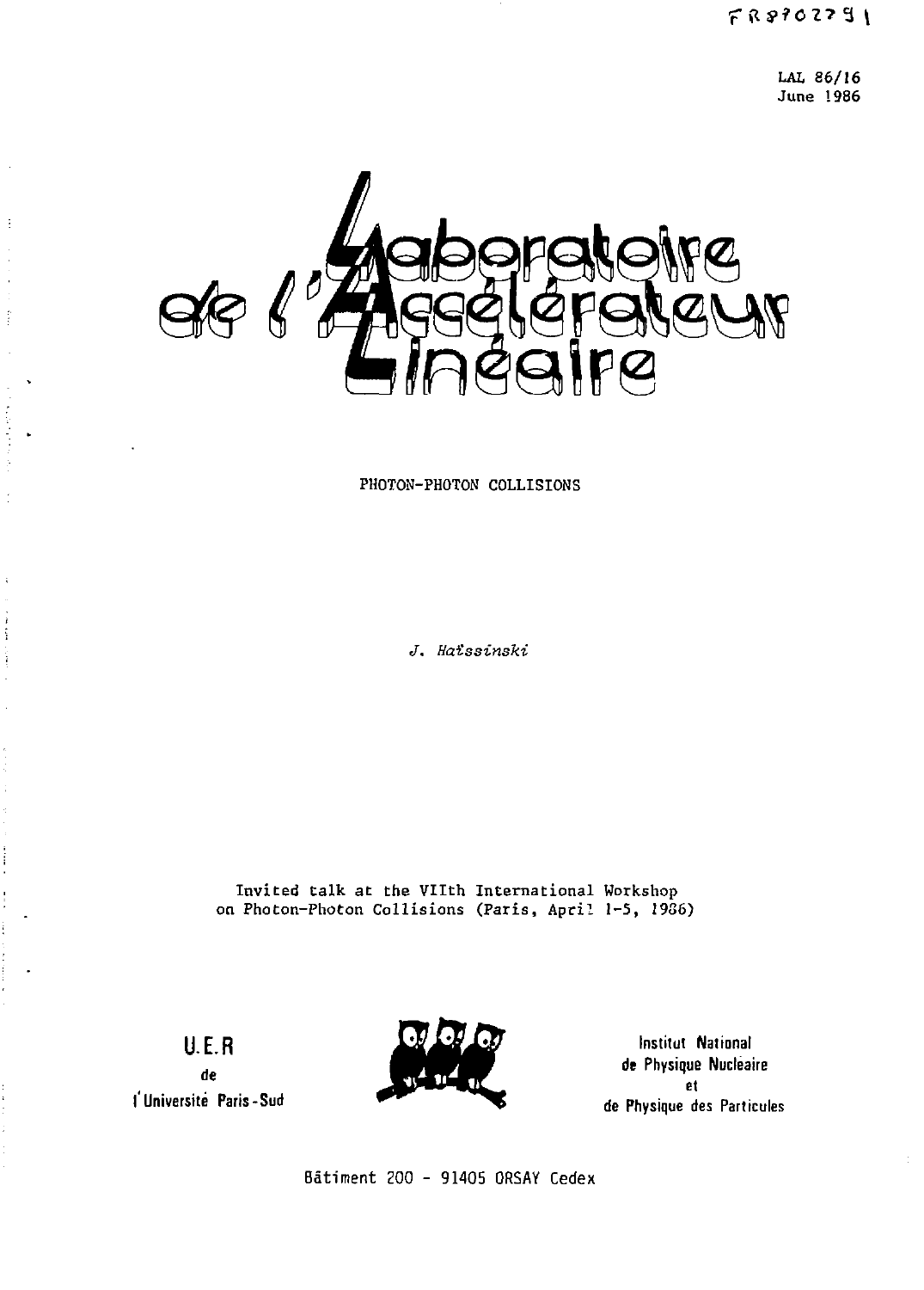# **PHOTON-PHOTON COLLISIONS**

# **J.Haïssinski**

# **Laboratoire de l'Accélérateur Linéaire, Orsay**

**Warning : Space being limited, the many references to contributions to the VTIth Workshop on rv Collisions have been noted 0) and have been omitted in the reference list at the end.** 

## **1. DISTINCTIVE FEATURES OF GAMMA-GAMMA COLLISIONS.**

**Photon collisions allow to produce hadrons in an efficient way without any hadron spectator. Calculations of such processes are therefore insensitive or little sensitive to non-perturbative input in most cases. Furthermore, photons couple to the hadron fermionic constituents -the quarks- in a known way which merely involves the quark electric charge. These two features make it possible to predict absolute cross sections based on first principles for many Y Y •\* hadron(s) processes, in contrast to hadron-hadron collision cases where some phencmenological input is usually needed and where, sometimes, uncertainties arise because of ambiguous momentum transfer scales involved in the evaluation of the strong coupling constant.** 

The same two features are shared by hadron production in e<sup>+</sup>e<sup>-</sup> annihilation via a virtual  $\gamma$  or a  $Z^o$ . These two kinds of annihilations (yy and e<sup>+</sup>e<sup>-</sup>) are complementary since they lead to final states with different quantum numbers. In  $e^+e^-$  annihilations,  $s = 0^2$  is a parameter which is precisely controlled. In  $\gamma\gamma$  collisions, besides s, the squared **mass of each one of the colliding photons can be controlled by appropriate tagging techniques .** 

**<sup>\*</sup> Such techniques further allow to study photon polarization effects but little has been done in this respect up to now.**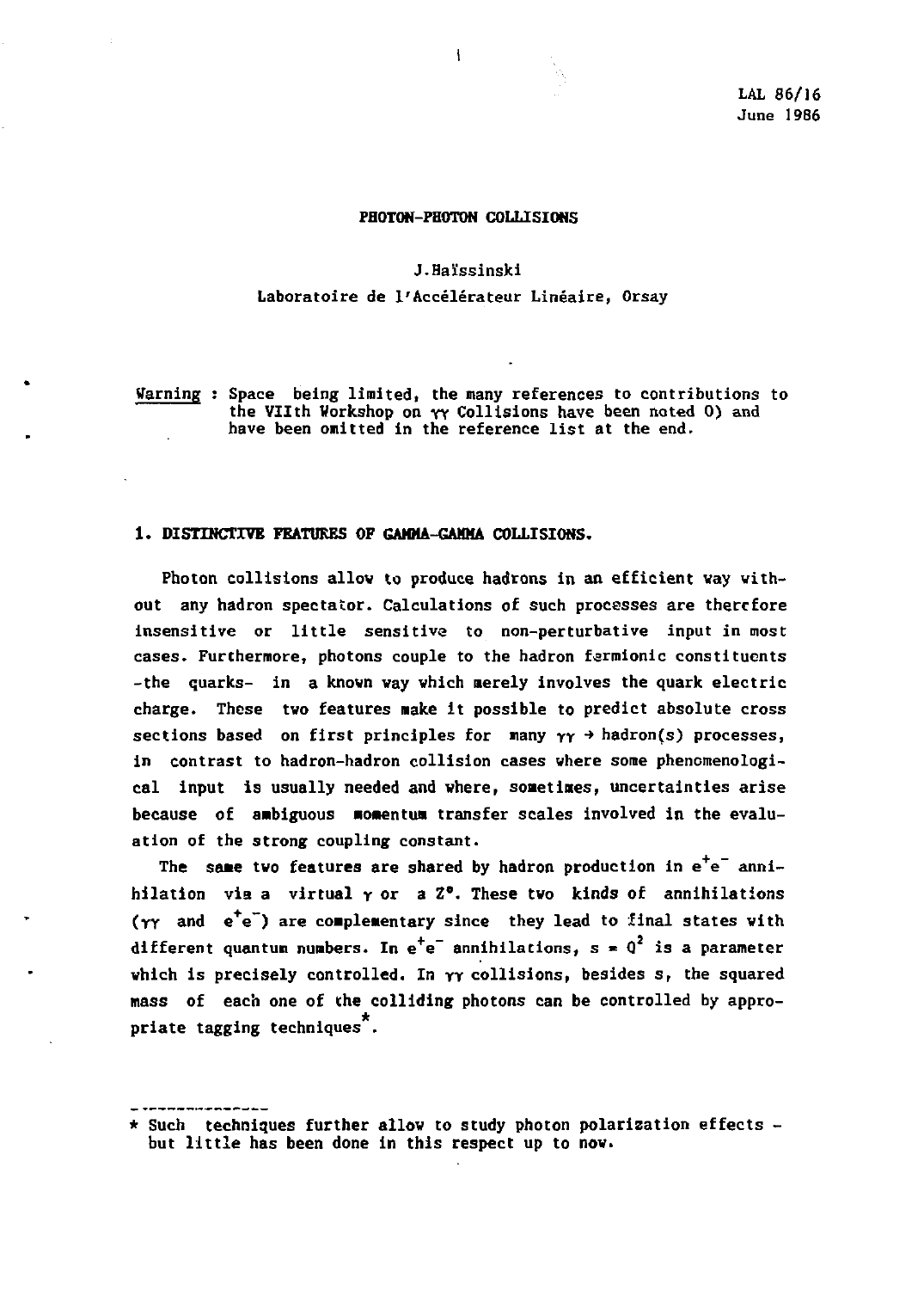**Photon-photon collisions therefore provide especially good grounds to study the strong force, i.e. to check QCD. This holds for both the QCD perturbative sector by measuring meson or baryon pair production,**  jet production, inclusive hadron production at large p<sub>r</sub>, and the non**perturbative sector by contributing to the hadron spectroscopy program in relation with glueball or hybrid searches and also by giving an insight in the hadron distribution amplitudes related to the valence quark wave function in mesons or baryons.** 

**The measurement of the photon partonic content in deep inelastic ey scattering is also of prime interest since it might lead to a determi**nation of  $\lambda_{n\text{CD}}$ .

 $\sigma_{\text{tot}}$  ( $\gamma \gamma$   $*$  hadrons) is a basic cross section to be compared to  $\sigma_{\text{tot}}(\text{pp})$  and  $\sigma_{\text{elastic}}(\text{pp})$ , while the measurement of  $\sigma_{\text{elastic}}(\text{YY + YY})$ **in the continuum with real or quasi-real photons is still a challenge for expérimentators.** 

Last general remark : for a given  $e^+e^-$  machine, the  $\gamma\gamma$  collision luminosity is lower than the e<sup>+</sup>e<sup>-</sup> one at energies presently accessible. **Data on ry processes have therefore been collected more slowly than**  those on e<sup>+</sup>e<sup>-</sup> annihilation. Despite this handicap many precise measure**ments are now available in yy physics which bear on a variety of final states.** 

# **2. BELATED PROCESSES.**

**One may distinguish four different groups of related processes. The first one follows from a natural extension towards other** *a\** **QED processes.** e.g. the e<sup>+</sup>e<sup>-</sup> + u<sup>+</sup>u<sup>-</sup>u<sup>+</sup>u<sup>-</sup> reaction which shares some Feynman **diagrams** with  $e^+e^- + e^+e^-\mu^+\mu^-$ , and towards  $\alpha^5$  processes such as **e <sup>+</sup> e" -> e+e~y'fM"Y. Since total luminosities delivered by the higher energy**  $e^+e^-$  **rings** are of the order of 200 to 300  $pb^{-1}$ , some  $\alpha^5$  events **are now on tapes. A good understanding of these events is necessary as they represent a potential background in the searches for rare events which could be clues for new physics.** 

Compton scattering  $(e_Y \rightarrow X)$  is also a related QED process. It sits at the border between  $\gamma\gamma$  and e<sup>+</sup>e<sup>-</sup> processes and is of interest not only **as a well understood reference process which may be used e.g. for**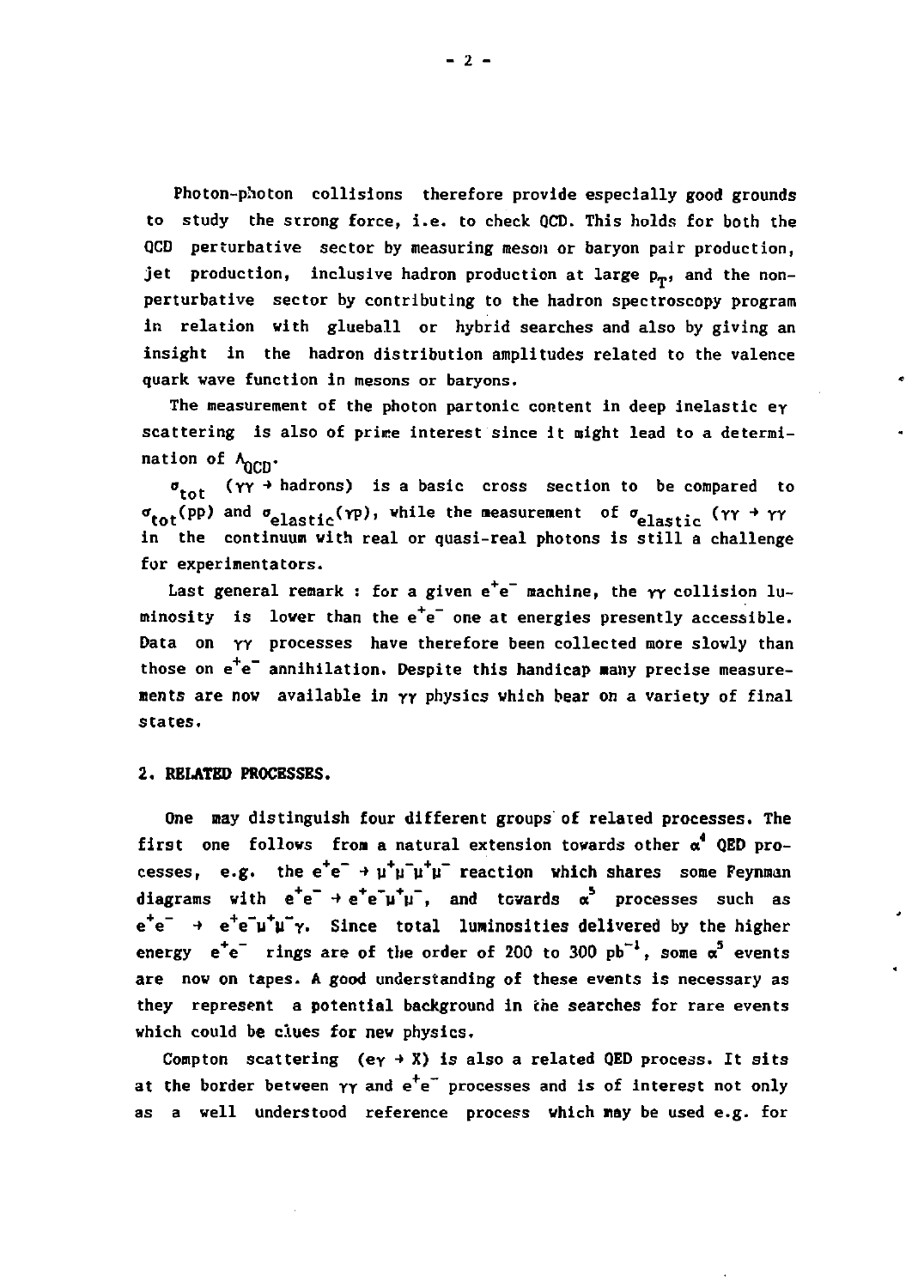luminosity measurements or detector checks (Cowrau<sup>0)</sup>) but also as a potential source of nev particles (e.g. excited electrons, scalar electrons, winos).

A second kind of relationship is provided by crossing, e.g.  $\gamma$  + hadron  $\rightarrow \gamma + X$ , or hadron + hadron  $\rightarrow \gamma \gamma + X$ . Such processes have been are being investigated both theoretically and experimentally (Aurenche<sup>0)</sup>, Wormser<sup>0</sup>). Like in  $\gamma\gamma$  collisions, the fact that two of the participating particles are photons simplifies the theoretical analyses and allows distinct QCD predictions.

Also closely related to the YY physics program are the spectroscopic studies based on the  $J/\psi$  decays and/or hadron radiative decays of the type  $p^{\circ} \rightarrow \gamma \eta$ . Like  $\gamma \gamma \rightarrow$  resonance measurements, they give an insight in the flavour content of the hadrohs participating in such decays. To obtain a clear cut picture of the hadron family and to drav conclusions as to whether or not exotic particles are present in this numerous family, all of these various channels must be taken into account simultaneously.

Last but not least among the related processes are collisions betveen literally all kinds of electroveak gauge bosons vhich vill take place in future multi-TeV colliders. Such colliders should be viewed as machines with mixed primary beams including Y'S, **tf\*'s** and 2°'S. In the case of  $e^+e^-$  colliders, the equivalent  $\gamma$ , W and Z beams can be calculated from first principles. Experimental (phenomenological) input bearing on the quark distributions vithin the nucleon is needed in the pp or pp case.

Quite naturally, the Weiszâcker-Villians method can be and has been extended (Renard<sup>0)</sup>) to estimate collision rates to be expected in the various channels vhich are open by colliding any pairs of electroveak gauge bosons.

# 3. PHOTON-PHOTON ELASTIC SCATTERING IN THE CONTINUUM AND  $\gamma \gamma \rightarrow g g$ ,

Photon-photon scattering demonstrates the non linear nature of the quantized electromagnetic field. It is an  $\alpha^4$  process which involves virtual fermion pair production (see Fig.l).

Light scattering by an external electric field vas first predicted to occur by Delbrück<sup>11</sup> more than 50 years ago. In the case of scatte-

- 3 -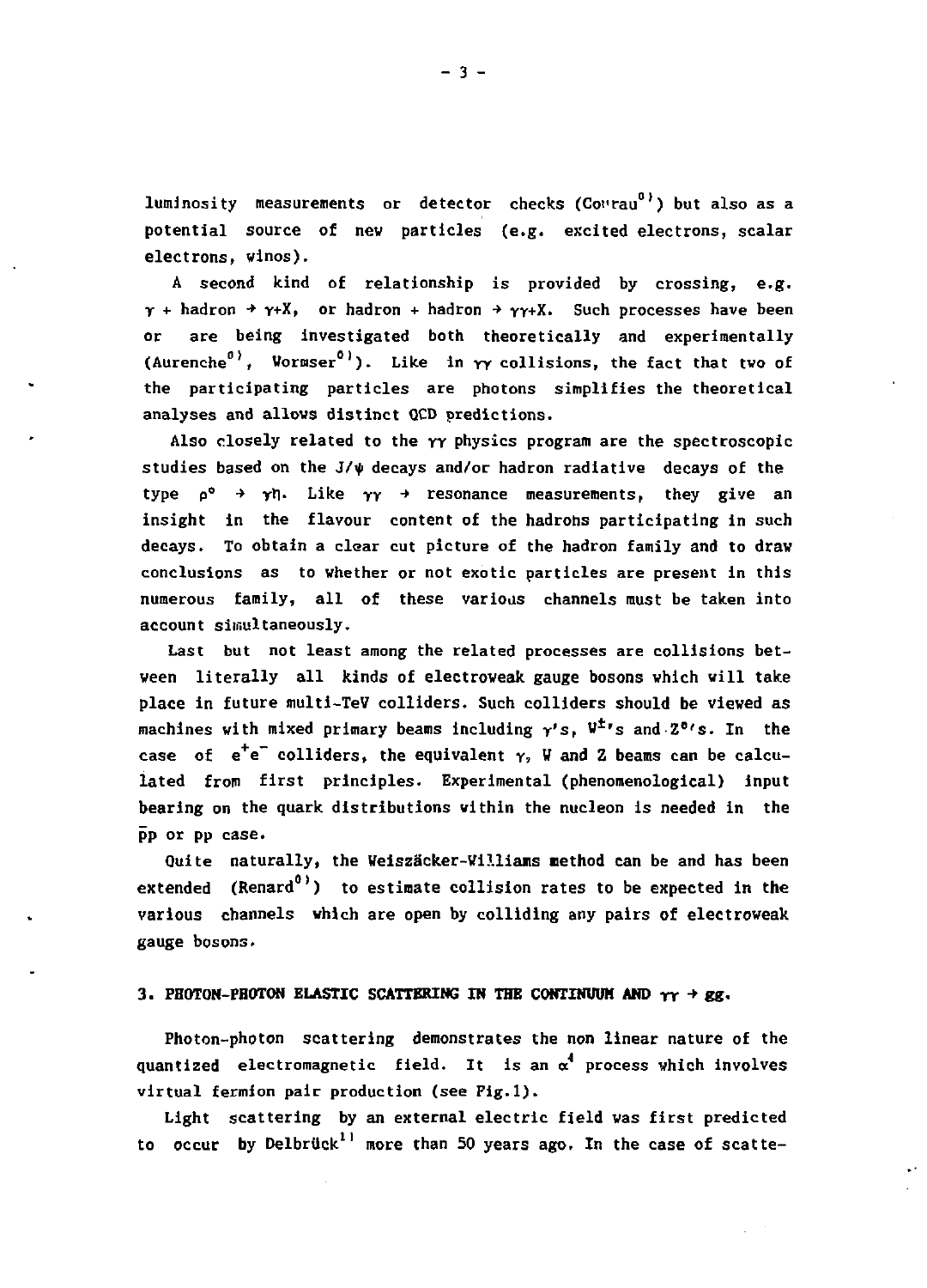ing by the field of a nucleus, a Z<sup>4</sup> enhancement factor brings the cross section into the several mb range. Experimental evidence for this **process was reported by R.R. Wilson in 1953<sup>2</sup> '.** 

**Light by light scattering has been the object of a series of theoretical investigations which started with Euler's work'1 in 1936 and which have been pursued in recent years (Karplus and Neuman<sup>4</sup> ', de Tollis<sup>5</sup> ', Cheng, Tsai and Zhu 6 1 ) . Observing such an elastic process in the continuum is still a challenge for the experinentators.** 

At low energy  $(\omega \leq n_{\rho})$  the cross section is given by

$$
\frac{\mathrm{d}\sigma}{\mathrm{d}\Omega} = 139 \left( \frac{\alpha^2}{180 \text{ n}} \right)^2 \frac{1}{m_e^2} \left( \frac{\mathrm{s}}{4 \text{ m}_e^2} \right)^3 \left( 3 + \cos^2 \theta \right).
$$

It peaks around 2 nb at  $s = 4 \frac{m^2}{a}$ . At high energy,  $d\sigma/d\Omega(\theta = \frac{\pi}{N}) \approx \alpha^4/s$ . The asymptotic angular distribution is given **by Cheng et al6 '.** 

**The quasi-real photon beams provided by e\*e~ machines may allow to observe this process in conditions quite close to the theoretical ones.**  With e<sup><sup>+</sup>e<sup>-</sup> beams of energy 5 GeV, assuming complete acceptance for all</sup> **final state photons with a transverse momentum above 100 HeV/c each,**  Cahn and Gunion's calculations<sup>7)</sup> lead one to predict a cross section **close to 1 pb. It follows that a detector like the Crystal Ball could detect on the order of SO events/year. Therefore the rate is not a major problem but, of course, the challenging question is the background subtraction.** 

Closely related to  $\gamma\gamma$  elastic scattering is the  $\gamma\gamma \rightarrow gg$  process which has been theoretically investigated by Cahn and Gunion<sup>71</sup>. One **might think that it could be a clean source of gluon jets. In fact, it is obscured by the Y Y -» qq production which, in typical conditions, has a yield an order of magnitude higher. Still it night be possible to**  demonstrate the contribution of the  $\gamma \gamma \rightarrow gg$  amplitude by selecting two **jet events which have about the same C of H energy (by the double tagging technique) and by studying their angular distribution in the**  high  $p_T$  region (B. Muryn<sup>8)</sup>).

By crossing, one obtains the  $\gamma$ +g +  $\gamma$ +g reaction. It plays a role in **direct photon experiments (Y+hadron ->** *y+X).* **The NA14 Collaboration has**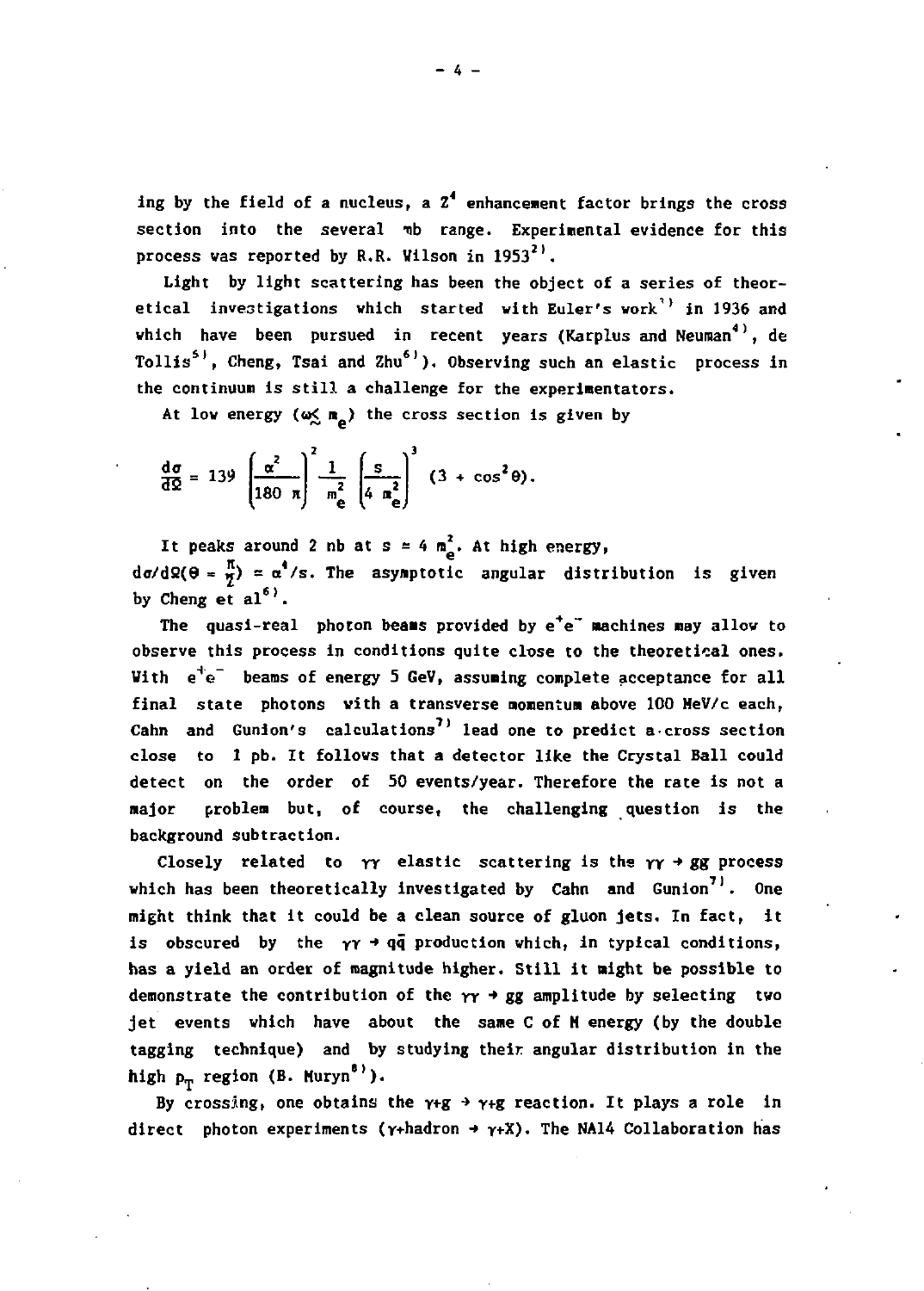obtained a clear evidence (Wormser<sup>0)</sup>) for such a direct  $\gamma$  production but the "box diagram" contribution does not exceed  $\sim$  30  $\frac{x}{y}$  in this experiment. It peaks in the lower  $p_T$  region where the background subtraction is quite important and does not allow to make precise statements yet on this  $\gamma$ +g +  $\gamma$ +g amplitude.

Crossing again leads to the  $gx \rightarrow \gamma \gamma$  amplitude which contributes to the direct production of  $\gamma$  pairs at large  $p_m$  in hadron collisions.

Signals of direct  $\gamma$  pairs have been observed by the R806 and the R80B Collaborations<sup>2</sup><sup>-10</sup>' at the ISR and by the NA3 Collaboration<sup>11</sup>' at the SFS but here again the box diagram contribution is relatively small, except perhaps in the  $\pi^+$ p case studied by NA3, and its contribution is not firmly established.

# **4. TOTAL YY CROSS SECTION.**

The measurement of  $\sigma_{\text{tot}}$  ( $\gamma\gamma$   $\rightarrow$  hadrons) is a delicate one. At low energy  $(\mathbb{V} \sim 1$  GeV), small multiplicities combined with substantial probabilities of having forward or backward going particles make it difficult to determine the trigger efficiency and to carry out a reliable unfolding of the W<sub>true</sub> distribution from the W<sub>uisible</sub> one. At high energy ( $V \sim 20$  GeV), rates fall off and multihadron events from the annihilation channel become a serious background.

Ideally one would like to measure  $\sigma_{tot}$  in e<sup>-</sup>e<sup>-</sup> or e<sup>+</sup>e<sup>+</sup> collisions in double ring machines<sup>\*</sup> but such colliders are not available presently. To eliminate the annihilation background, simple or double tagging is usually performed. With the MD-1 set up (Telnov<sup>0)</sup>) at Novosibirsk, double tagging can be achieved very close to 0°. In such conditions no extrapolation to  $q^2 = 0$  is needed whereas in more standard set ups like the ones of PLUTO or TPC/2 $\gamma$ , the squared mass of the tagged photons is of the order of  $-.5$  GeV<sup>2</sup>/c<sup>2</sup> and the extrapolation to real photons involves correction factors which may reach values as high as 2. Although the Generalized Vector Dominance Model<sup>12)</sup> seems adequate to describe the  $Q^2$  variation, a systematic uncertainty remains ; furthermore the factorization of the  $q^2$  dependence is not totally guaranteed (see H.Poppe's discussion, Ref.13).

\* For instance, DCI at Orsay could provide e<sup>-</sup>e<sup>-</sup> (or e<sup>-</sup>e<sup>-</sup>) collisions.

- 5 -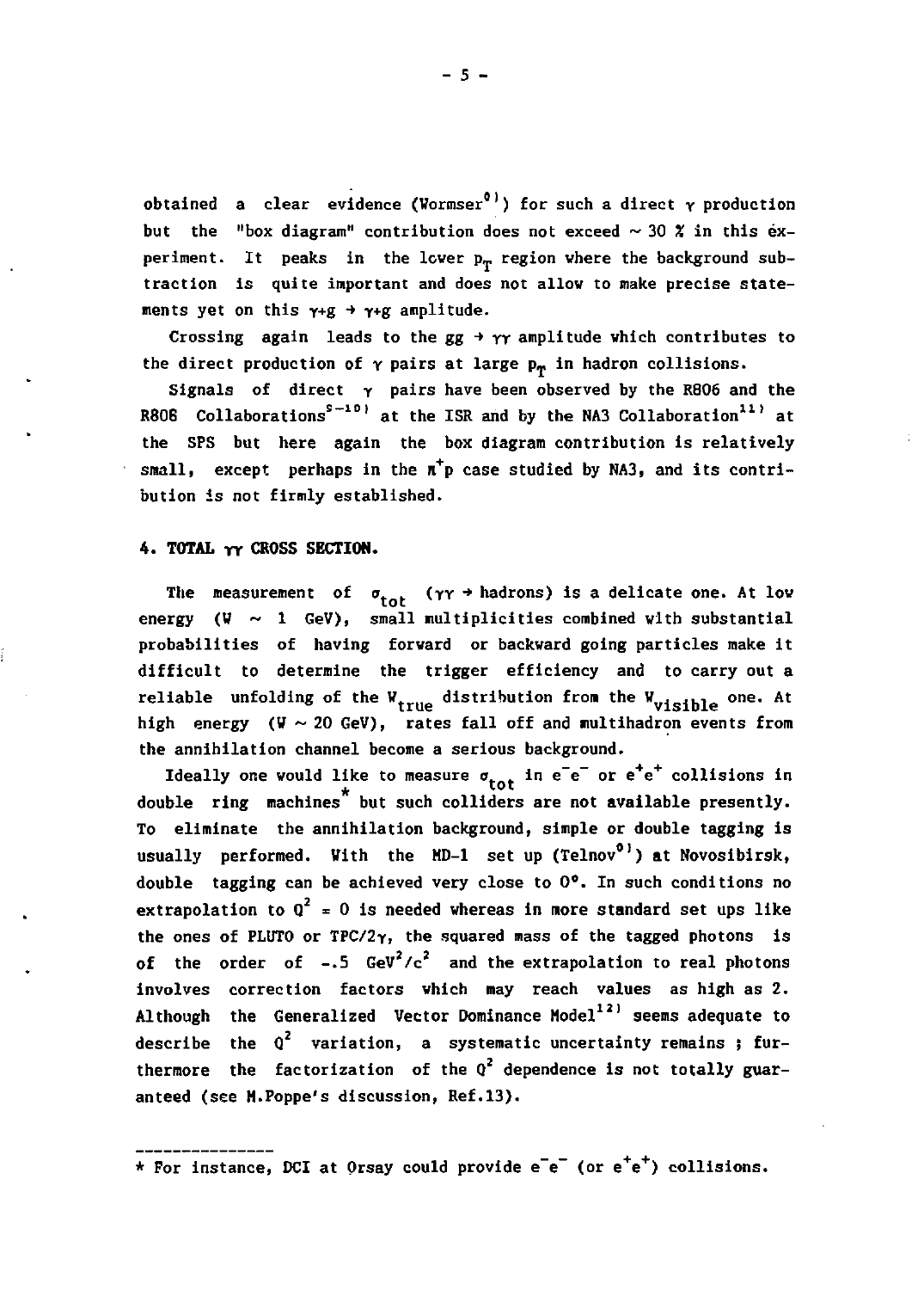**Results on** *a* **presented at this Workshop (Fig.2) are of special interest since they are not affected by this kind of extrapolation uncertainty. They are based on no tag events observed by PLUTO (Feindt ') and on (zero degree) double tag events observed by the**  Novosibirsk Group (Telnov<sup>0)</sup>). These two sets of results agree within **errors with the previous PLUTO and PEP-9 results<sup>141</sup> .** 

As far as the calculation of  $\sigma_{\text{tot}}$  is concerned, this is a particular **case where one does not know how to proceed starting from first principles. Nevertheless one may try to relate this cross section to other fundamental cross sections, namely**  $\sigma_{\text{tot}}(\text{pp})$  and  $\sigma_{\text{e1}}(\gamma)$ . A simple for-<br>
mula was proposed by Rosner<sup>15)</sup> :  $\sigma_{\gamma\gamma} = \sigma_{\gamma}^2/\sigma_{\text{pp}}$ , who used factorization **r** *La* Jectories and doality. This pr **a** good approximation even in the low W range considered here, although it is a bit low with respect to the data. Slightly higher values are obtained by Ginzburg and Serber<sup>16)</sup> who also based their analysis on **Regge exchanges (Pomeron, f and**  $A_2$ **).** 

This t channel factorization approach has been refined at low energy by Alexander et al.<sup>17</sup> who take into account the proper flux factors and use consistent values of  $p_{rw}$  for the different channels to be **considered.** One thus obtains a good fit to the data. At this Workshop,<br>Levv<sup>0)</sup> has proposed another relation, also based on amplitude proposed another relation, also based on amplitude factorization but restricted to the forward direction by making use of the optical theorem for  $\sigma_{tot}(\gamma\gamma)$ . Levy's result is

$$
\sigma_{\text{tot}}(\gamma\gamma) = 4\,\text{J}\pi \frac{\text{d}\sigma}{\text{d}t} (\gamma p \rightarrow \gamma p) \bigg|_{t=0} F_{\gamma p} / \bigg[ \frac{\text{d}\sigma}{\text{d}t} (\text{pp}\rightarrow \text{pp}) \bigg|_{t=0} F_{\text{pp}} F_{\gamma\gamma} \bigg]^{1/2}
$$

where  $F_{\gamma p}$ ,  $F_{\rho p}$  and  $F_{\gamma \gamma}$  are flux factors. This expression describes very nicely the presently available  $\sigma_{\text{tot}}$  values, in particular in the low **energy region (see Fig.2).** 

Breaking  $\sigma_{\text{tot}}$  into contributions from various exclusive channels **cannot be completely performed at present. Nevertheless, from VHD considerations.** vector mesons are expected to be relatively frequent among **the final state particles, at least at low energy. The next section deals with some aspects of this question.**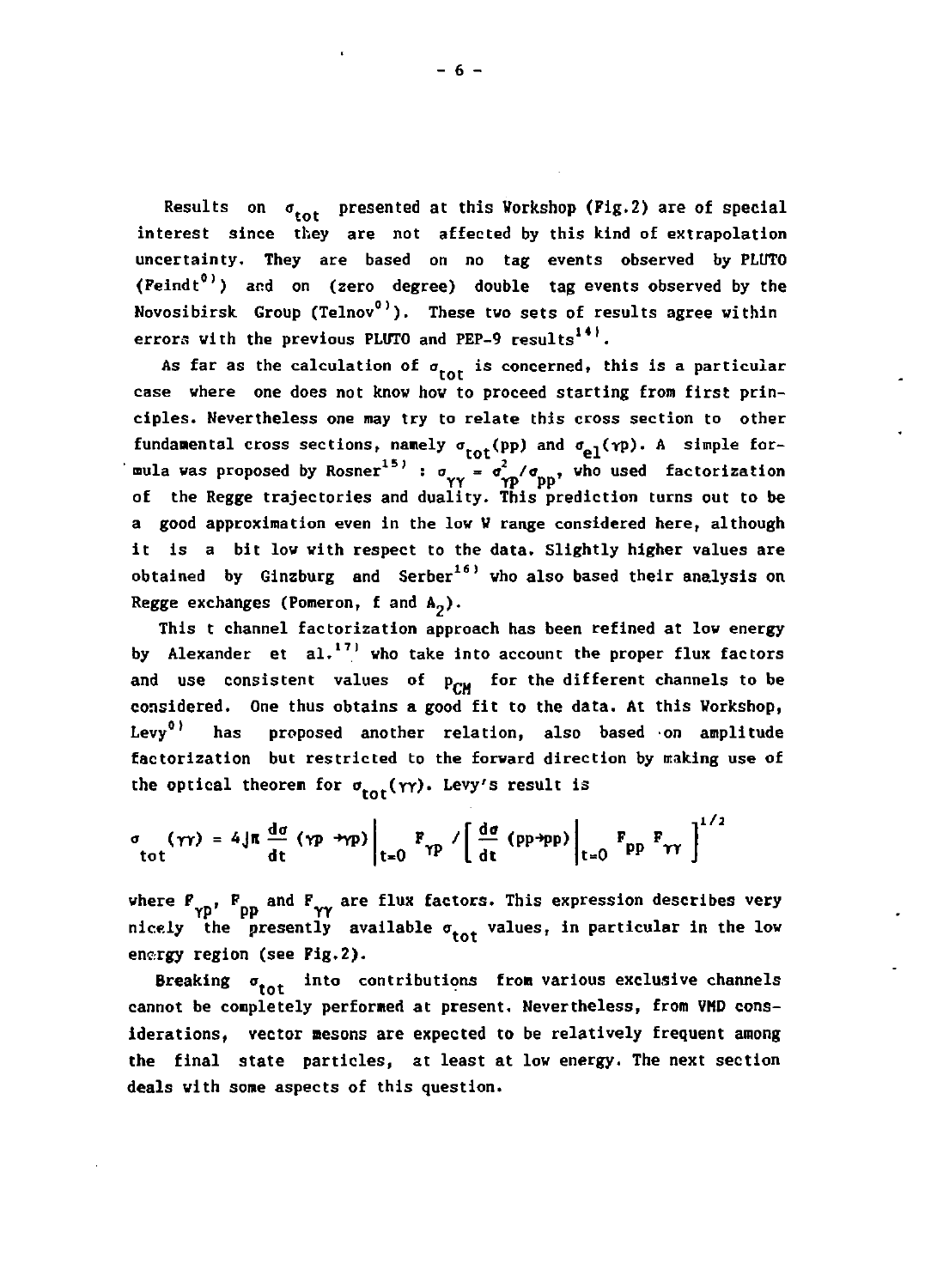5.  $\gamma \gamma \rightarrow V, V,$  (V = vector meson).

Quite a large contribution of the  $\gamma \gamma \rightarrow \rho^{\circ} \rho^{\circ}$  channel to  $\sigma_{\text{tot}}$  ( $\gamma \gamma$ ) was **first measured by the TASSO Collaboration and subsequently by Mark II,**  CELLO and  $TPC/2\gamma^{18}$ . Then a sizeable but much lower cross section for the  $YY \rightarrow \rho^+ \rho^-$  process was observed by JADE <sup>19</sup>. At this Workshop, the **first observation of the wp° channel was reported by ARGUS (Nilsson0 1 ).**  This Collaboration studied the  $\gamma \gamma \rightarrow \omega \pi^+ \pi^-$  process (Fig.3) and found **that the final state is compatible with pure up" production for**  *V >* **1.7 GeV.** 

**+'s and K 's have also been searched for by TASSO2 0 <sup>&</sup>gt; and by TPC/2 Y**   $(Khen<sup>0</sup>)$  in the  $\gamma\gamma \to \pi^+\pi^-\kappa^+\kappa^-$  channel.  $\phi\pi^+\pi^-$  and  $K^+\pi\pi$  are indeed **observed** but only upper limits could be put on the  $e^{\phi}$  or the  $K^{\pi}K^{\pi}$ channels. Upper limits have also been put on  $\phi$  production in the **2K<sup>+</sup> 2K~ channel. These limits are at the level of 1 nb (resp.10 nb) for**  the  $\rho^{\circ}$  and the  $\phi$  channels (resp. the  $K^* \circ K^* \circ$  channel).

Thus, at present, data are available on the  $\gamma \gamma \rightarrow \rho^0 \rho^0$ ,  $\rho^+ \rho^-$  and  $\omega \rho^0$ **channels (and one is waiting for a possible uu signal from the ARGUS**  tapes...). Can one interpret the three measured V<sub>, V</sup>, yields together</sub> with the upper limits set on the other V<sub>1</sub>V<sub>2</sub> channels ? To put it in **another way : can one interpret the large p°p° yield observed near threshold without invoking some exotic states ?** 

**A detailed discussion of this point may be found in Poppe's recent review article<sup>131</sup> . "Conventional" interpretations are based on t-channel exchanges (Batzis and Paschalis2 1 ', Alexander et al. 22> ) . Alexander and co-authors argue that most of the p°p° production can be interpreted in terms of the p° photoproduction data. The basic relationship deduced from amplitude factorization is simply** 

 $\sigma(\gamma \gamma + \rho^2 \rho^2) = \sigma(\gamma \rho + \rho^2 \rho)$  **F**<sub>2</sub><sup>2</sup> /[ $\sigma(\rho \rho + \rho)$  **F**<sub>2</sub><sup>2</sup> **p**<sub>0</sub><sup>1</sup> **F**<sub>2</sub><sup>2</sup> *l*<sub>1</sub>. (here again the **F's are flux factors) modified by Alexander, Levy and Maor°' to take the p° width into account. Some questions about the validity of this formalism used in this context nay be raised but it leads to a p°p° yield consistent with the data.** 

Amplitude factorization applied to  $\gamma \gamma \rightarrow V_y V_z$  was further discussed **at this Workshop by Brodsky and Heshkov<sup>0</sup> <sup>1</sup> who attempt to understand the flat angular distribution observed for the p°p° production on the**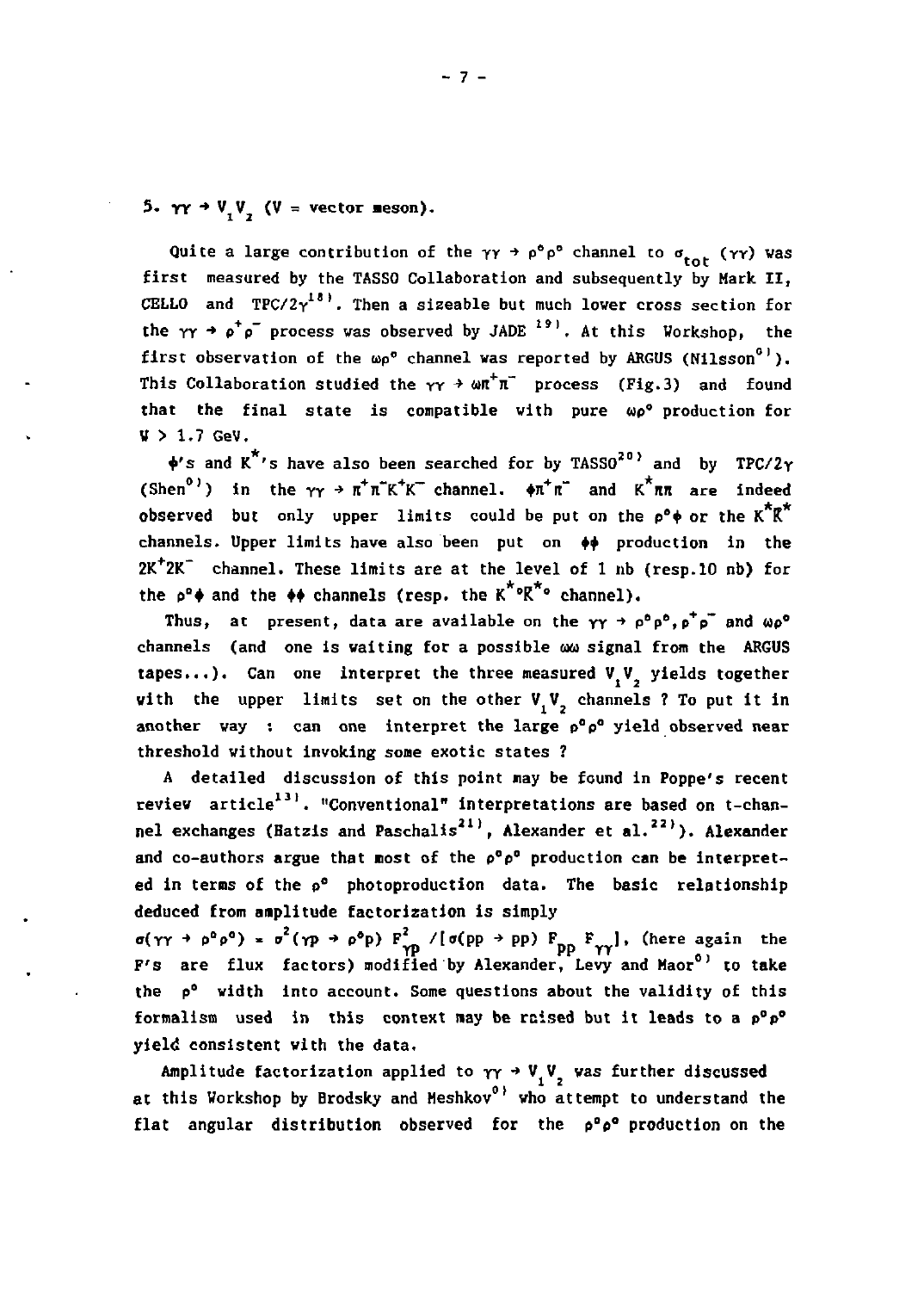**basis of p° electro-production features. The point here is that the**  slope parameter **b** which appears in the amplitude M ( $M = Ae^{bt}$ ) is **observed3 3 ' to approach zero when the kinematic factor** 

 $1/(\mathbb{E}_{\rho} - \mathbb{E}_{\gamma})_{1\text{abo}} \approx 2\gamma/(\theta^2 + \mathbb{m}_\rho^2)$  (see Fig.4) becomes small. Applying this "shrinking (from VMD to point-like) photon" concept to the  $\gamma \gamma \rightarrow V$ , V<sub>-</sub> **process with proper kinematics taken into account leads to arguments as to why the P°P <sup>C</sup> flat angular distribution should not surprise us.** 

**An "exotic" interpretation of the p°p° and p<sup>+</sup> p~ relative yields vas**  proposed by Achasov et al<sup>27)</sup> who, in fact, anticipated the main fea**tures of the experimental results bearing on these two channels by as- . suming the existence of two interfering 4 quark states. A similar ap**proach has been followed by Li and Liu<sup>25)</sup> whose further predictions **concerning the up" channel look roughly compatible with the ARGUS preliminary values.** 

**Clearly more precise experimental data is required to conclude on this controversial question. Further theoretical investigations of the dynamics of 4q states are also needed (cf. Barnes review talk<sup>0</sup> ').** 

#### **6. RADIATIVE WIDTH MEASUREMENTS AND LIGHT MESON SPECTROCOPT.**

The number of radiative width measurements done by using  $\gamma\gamma$  colli**sions has become impressive : in total, including preliminary values**  reported at this Workshop, one has in hand 4 values for the  $\eta_1$  14 for the  $\eta'$ , 12 for the f and 8 for the  $A_$ .

**Of particular interest is the first measurement of**   $\Gamma(\eta_{\rho} + \gamma \gamma) \cdot B(\eta_{\rho} + K_{\gamma}^{\alpha} K^{\dagger} \pi^{\dagger})$  presented by PLUTO at this Workshop. TASSO **has shovn preliminary results on this channel too which, taken at their**  face value, confirm the  $\gamma \gamma \rightarrow K^{\alpha}_{\alpha}$ KR signal on top of some background **which appears delicate to delineate.** 

In view of the upper limit put by Baglin et al.<sup>26</sup>) at the ISR on  $\Gamma(\eta_c \to \gamma \gamma) \cdot B(\eta_c \to p\bar{p})$  at 8 10<sup>-3</sup> keV and of the DM2 analysis (Falvard<sup>0</sup>) of the  $J/\psi \rightarrow \gamma \gamma \gamma$  decay, more data on this channel width are needed.

Another highlight of this Workshop is the TPC/2 $\gamma$  upper limit set on  $\Gamma(1 \rightarrow \gamma \gamma)$ . B( $1 \rightarrow$  K $\pi$ **R**) in no tag conditions (Bauer<sup>01</sup>). This upper limit seems difficult to reconcile<sup>\*</sup> (cf.Meshkov<sup>0)</sup>) with the value of 10<sup>-4</sup>

**<sup>\*</sup> It may turn out that the interpretation of the i •> YP° signal has to be revised since it has peculiar features ' (mass and width).**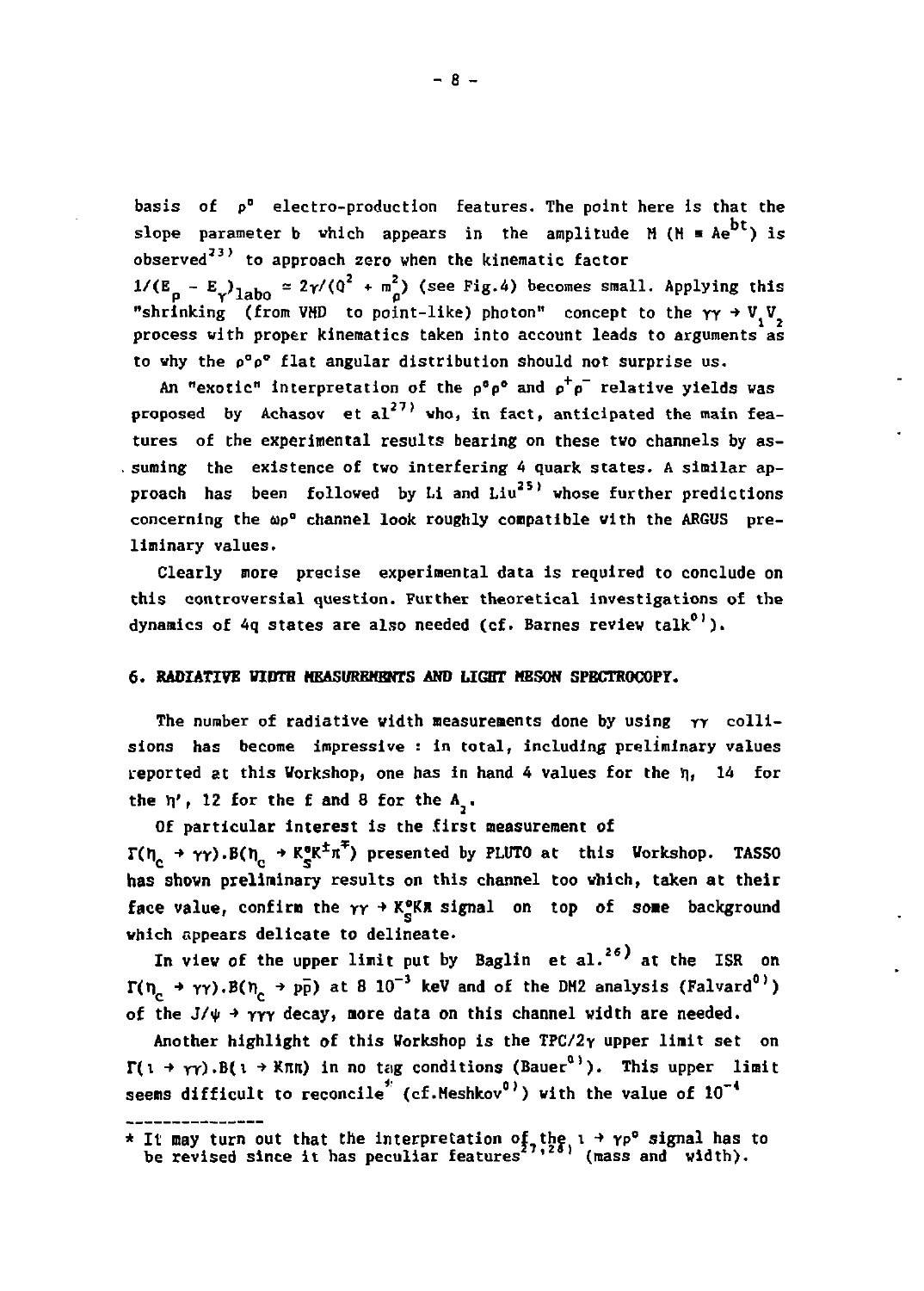**obtained for the product**  $B(J/\psi + \gamma_1) \cdot B(\iota + \gamma_0^0)$  **by the Crystal Ball<sup>271</sup>.** the Mark III<sup>271</sup> and the DM2 (Falvard<sup>01</sup> and Ref.28) Collaborations.

**Quite intriguing is the hint for a signal observed in single tag events by PTC/2** $\gamma$  (Bauer<sup>0)</sup>) at 1450 MeV of an object which, like the  $\iota$ , decays into  $K^o_S$ Kn. Could this be a  $J = 1$  resonance (E?) with a mass close to m<sub>2</sub> ?

**Finding or not finding glueballs is a key issue of QCD, and this requires an overall understanding of the light meson spectroscopy. In view of the many mass "bumps" seen by DM2 and Mark III (Falvard0',**  Seiden<sup>01</sup>) in the J/ $\psi$  decays and of the  $1/E$  puzzle, it would be prema**ture to draw hard conclusions from the data at hand - nevertheless it is tempting to try and put everything together and see what comes out. What is important here is (i) to make use of all information available, i.e. combine the purely radiative widths with many other radiative or strong transitions which constrain the meson flavour content, and (ii) to relax as much as possible restrictive hypotheses implicitly or explicitly included in «any models which attempt to determine the flavour and glueball content of light mesons.** 

**It has become customary to write down for any meson H content :** 

$$
|H\rangle = a_1^H |u\tilde{u}\rangle + a_2^H |d\tilde{d}\rangle + a_3^H |s\tilde{s}\rangle + |z_H|G\rangle
$$
 (1)

which, in the case of an  $I = 0$  state, takes the form

$$
|H_1 I = 0 \rangle = x_{\text{H}} |N \rangle + y_{\text{H}} |S \rangle + z_{\text{H}} |G \rangle, \qquad (2)
$$

where  $|N\rangle$  =  $(|u\bar{u}\rangle + |d\bar{d}\rangle)/|2$ ,  $S = |s\bar{s}\rangle$  and  $|G\rangle$  represents pure glue **or whatever basis state vhich does not couple to photons. Already at this stage, the above expressions raise several questions which may point to unjustified prejudices : (i) may one take x, y and z real ? (ii) what about radial excitations ? (iii) what about qq g hybrid states ? Having in view, in particular, the analysis of the 0~ mesons, the t could a priori be interpreted as a radial excitation of the** *t\* **or**  as a hybrid state (Barnes<sup>0)</sup>). We will discard these two hypotheses in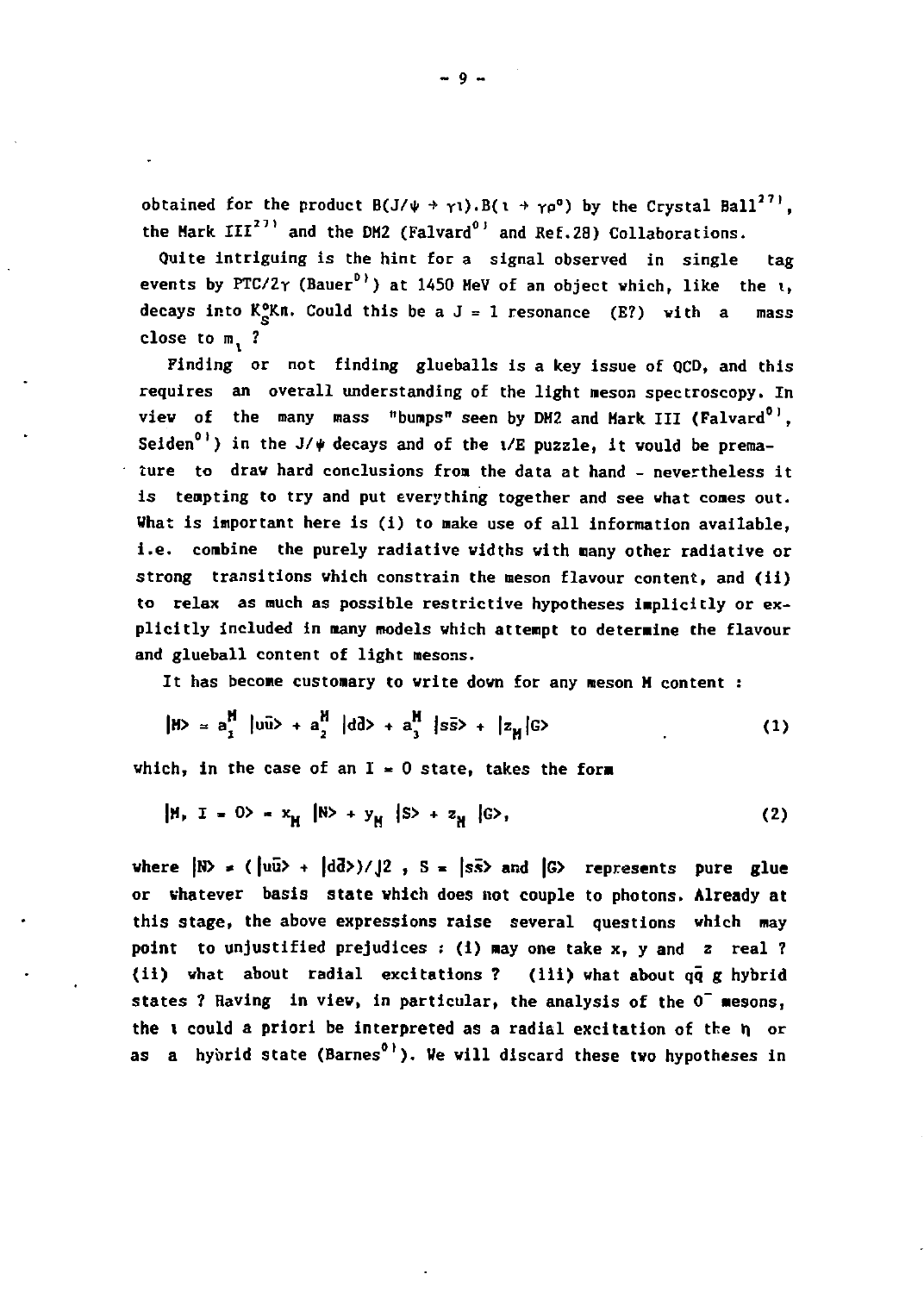the following. The first one<sup>\*</sup> on the basis of the high value of the  ${\bf F}$  **B(J/** $\psi \to \gamma$ **1)/B (J/** $\psi \to \gamma$ **h)**  $\approx 8$ , and the second one because of the low value of  $\Gamma(1 + \gamma\gamma)$ .

**Keeping in mind these restrictions implied by (1) or (2), we proceed by considering a series of transitions and look at their implications**  as far as the  $a_i^M$  or the  $x_M$ ,  $y_M$ ,  $z_M$  coefficients are concerned. In such an analysis, the vector meson nonet serves somehow as a reference : it **is assumed to be ideally mixed, without glue.** 

A first ingredient to the meson flavour content analysis consists in the  $V \rightarrow Py$  or  $P \rightarrow Vy$  transitions ( $P = 0^{-+}$  mesons,  $V = 1^{-+}$  mesons,  $T = 2^{++}$  mesons). They are caused by a single quark spin flip. What is being measured there is

$$
\Gamma_{V \to P\gamma} \propto |\vec{p}^*|^{3} |\tilde{z} \, a_{i}^{V} a_{i}^{P} u_{i} I_{i}|^{2}
$$
 (3)

where  $\mu_i$  represents a magnetic moment ( $\alpha$  q/m) and  $I_i$  are overlap inte**grals which are assumed to cancel out when taking such ratios as**   $\Gamma(\phi \to \gamma \eta)/\Gamma(\omega \to \gamma \pi^{\circ}).$ 

A second ingredient is provided by the  $J/\psi \rightarrow VP$  decay widths. The overall analysis made by Mark III<sup>31</sup>) introduces 4 parameters to char**acterize the 3 g and 1 Y transitions and takes into account the**   $P = \pi^0$ , h, h', K and  $V = p$ ,  $\omega$ ,  $\phi$ , K<sup>\*</sup> cases. Doubly discommected diagrams are **neglected.** There are good reasons to do so for  $J/\psi \rightarrow VT$  transitions  $\sin$ ce e.g.  $\Gamma(J/\psi \rightarrow \omega f)$ )) $\Gamma(J/\mu \rightarrow \omega f')$ ; however this approximation could be not so valid in the  $J/\psi \rightarrow VP$  case.

As a third ingredient, we use the  $P \rightarrow \gamma \gamma$  or  $T \rightarrow \gamma \gamma$  partial vidths. **Usually, these data are analyzed either by extending the current algebra expression obtained for**  $\Gamma(\pi^0 \rightarrow 2\gamma)$  **to other**  $2\gamma$  **decays, or within the framework of quarkonium annihilation models. The first approach leads, in particular, to the following relations :** 

$$
\left(\frac{m_{\pi^0}}{m_{\eta}}\right)^3 \frac{\Gamma(\eta+\gamma\gamma)}{\Gamma(\overline{\pi^0+\gamma\gamma})} = \left(\frac{\cos \theta - j2 \cos \theta}{j3}\right)^2 \approx \frac{25}{9} \left|x_{\eta} + \frac{j2}{5}y_{\eta}\right|^2, \tag{4}
$$

*<sup>\*</sup>* **Arguments supporting the possible importance of radial excitations may be found e.g. in Frank and O'Donnel's analysis2 .** 

<sup>\*\*</sup> One has to keep in mind, though, the discussion-presented.by<br>Barnes at this Workshop, based on Lacaze and Navelet's results <sup>of</sup>.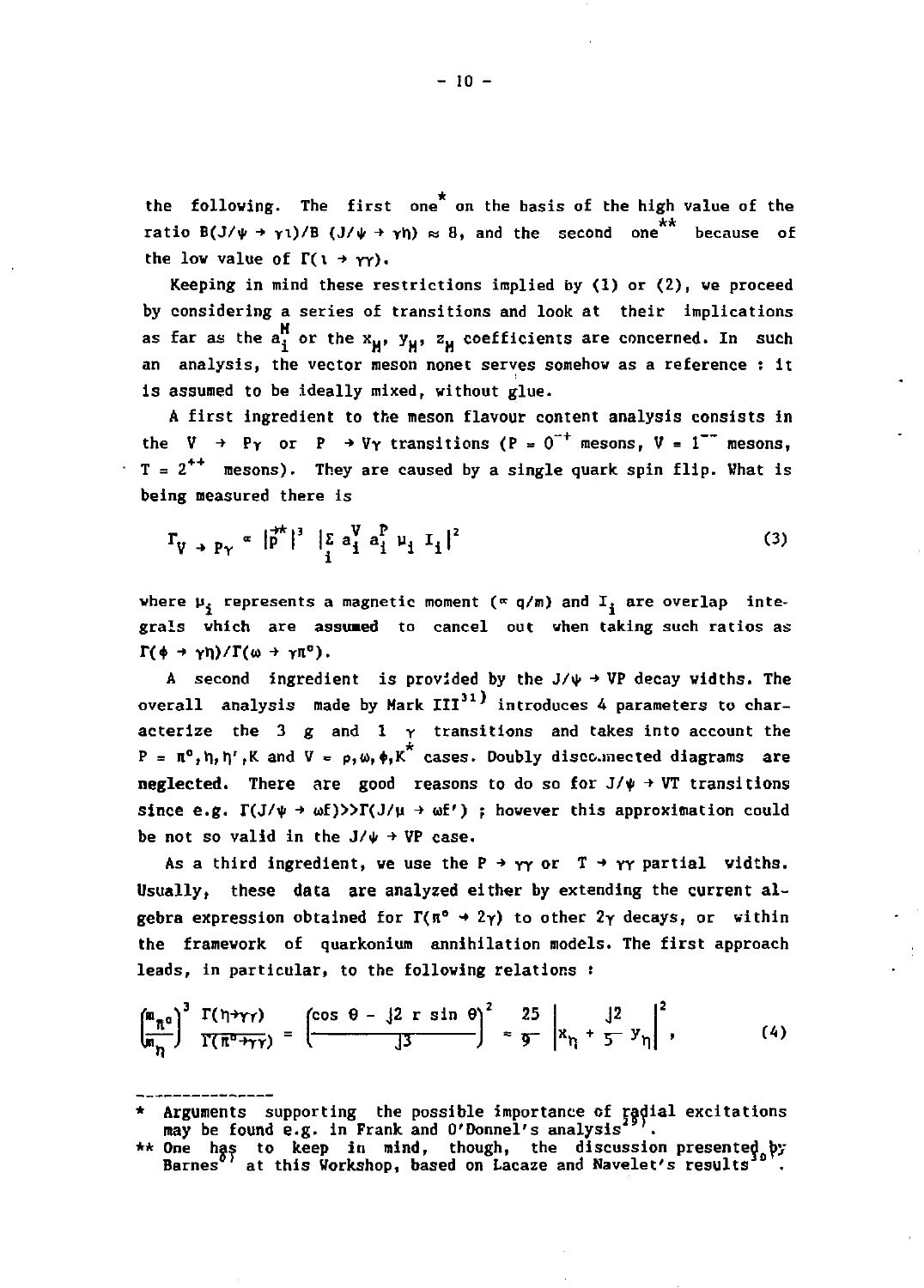and similar ones for the n' with cos0 and sin0 replaced by sin0 and **-cos8 respectively. Such expressions have clear short-comings : the one**  which contains the mixing angle  $\theta$  and the free parameter  $r = F_R/F_I$  ( $F_I$ **are the PCAC constants) assumes no glue content ; the one which contains the non-strange (x) and strange (y) content assumes "nonet**  symmetry", i.e.  $F_1 = F_R$  which, a priori, is not well founded in the P **nonet case.** 

**Several versions of quarkonium annihilation formulae have been proposed (Barnes0 1 , see also Ref.32). The following one given by GoJfrey**  and Isgur<sup>33)</sup> may be considered as representative of this approach :

$$
\Gamma_{p \to \gamma\gamma} = 24 \frac{\alpha^4}{m_q^2} \left| \sum_i a_i Q_i^2 \right|^2 \left| \int p^2 dp \phi(p) \sum_{k=1}^{m} \left( \frac{M_p}{M_p} \right)^2 \right|
$$
 (5)

where  $\phi(p)$  is the Fourier transform of the meson wave function and the  $(M_n/\widetilde{M}_n)^3$  factor takes into account kinematical effects linked to bind**ing energy when the latter is large. Formulae (3), (^) or (5), or the Hark III fit to the**  $J/\psi$  **decays lead to allowed domains in the**  $x_{\mu}$  **versus**  $y_{11}$  plots first studied by Rosner<sup>34)</sup>.

**These allowed regions (see Fig.5) fit roughly together without being totally compatible, but this is not surprising in "iew of the underlying questionable assumptions.** 

A related though different approach (Rosner<sup>34)</sup>, Rosner and Tuan<sup>35)</sup>. **Field3 6 ', Kawai3 7 ', Eremyan and Nazaryan3 8 '), coîisists in using the |N>, |S> and |G> states as a basis for the** *T\,* **h,' and t mesons (resp. f***,*  **f and •) . Of course, in SJ doing, glue content is assumed irom the start : the idea here is to check whether or not this assumption leads to predictions vhich are in conflict with experimental data. The mass matrix between these three states contains 6 parameters wî.en some SU(3)-breaking mass effects are allowed for. The masses of the three 0"**  (resp  $2^+$ ) mesons are then used together with  $M_{\pi^0}$  (resp. $M_{A_2}$ ) for the mass of the non-strange state. Complementary inputs depend upon the authors<sup>34-38)</sup>. Table 1 illustrates the kind of mixtures thus found for **the 0~ and the 2 <sup>+</sup> mesons. One then has to confront the various transition rates implied by such mixtures with experimental values including not only al3 the processes discussed above but also such**  decays as  $J/\psi \rightarrow P\gamma$  (resp.  $J/\psi \rightarrow T\gamma$ ) or the forward production of  $n$  or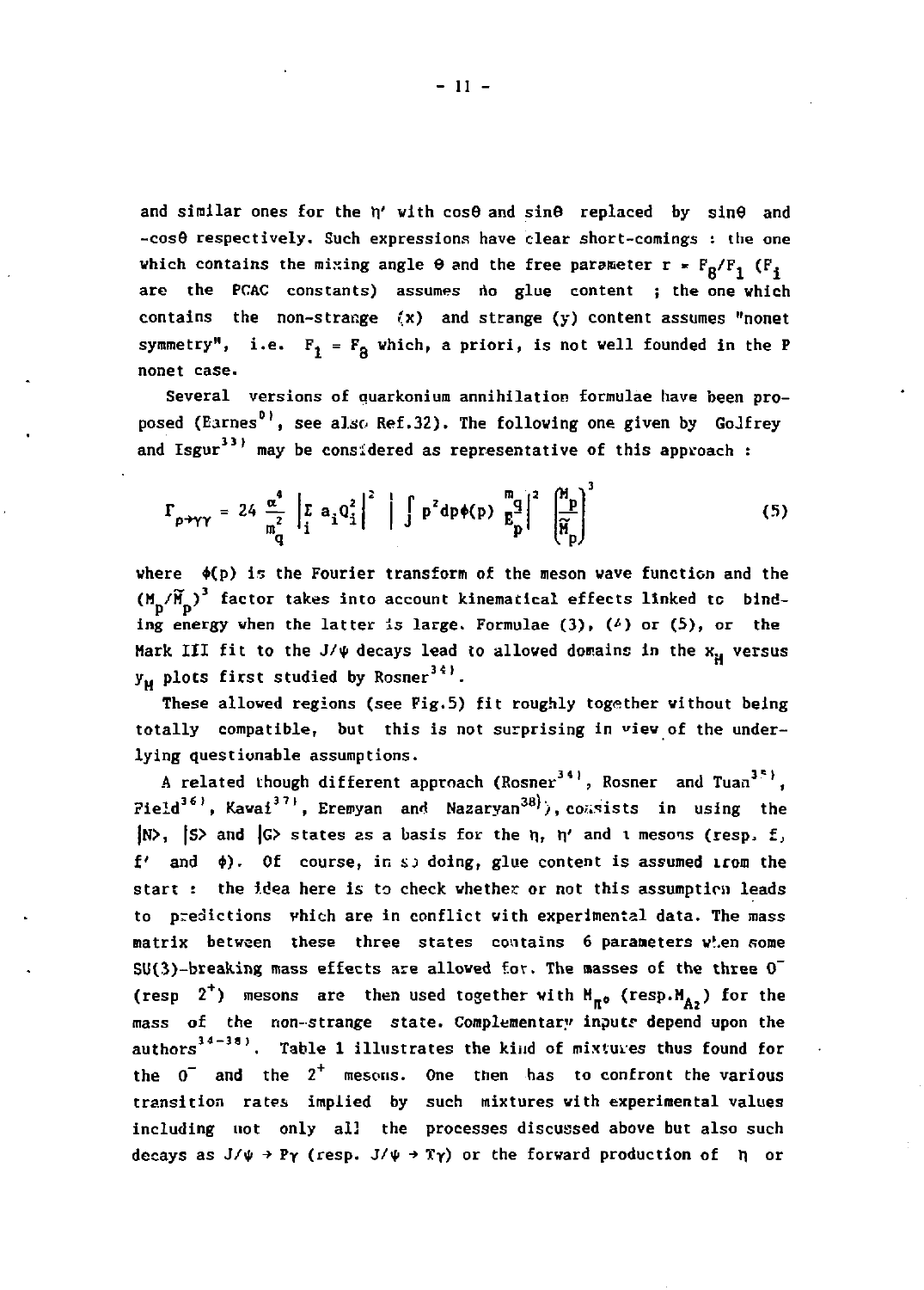$n'$  mesons in  $\bar{n}$  p scattering. The number of results which can be accommodated this way is rather impressive (see e.g. Field's analysis<sup>36)</sup>). Nevertheless the i radiative width thus predicted  $( \sim 5 \text{ keV} )$  is well above the lowest upper limit reported by Bauer at this Meeting.

To conclude this section : radiative widths obtained by studying  $\gamma\gamma$ collisions combine with other radiative or strong transition rate measurements to form a large body of data bearing on the meson flavour content. Still some points remain to be clarified (like E/t) and some additional measurements would be particularly useful (like  $\Gamma(\phi \rightarrow \gamma \eta')$ ) or  $\sigma(\bar{n}$   $\rightarrow$   $\bar{n})$ ). Although no analysis yet fully accounts for all these data -probably because of some oversimplifying assumptions here and there- one has gone a long vay towards this goal.

# **7. EXCLUSIVE CHANNELS AT LARGE |t|.**

*ince the pioneering work of Brodsky and Lapage*<sup>391</sup>, the way the  $\gamma\gamma$  → MR, BB amplitudes (M=meson, B=Baryon) can be factorized<sup>\*</sup> in QCD is by now a familiar topic. In the  $\gamma\gamma \rightarrow \pi^+\pi^-$  case for example, this veil established factorization leads one to fold in tvo kinds of amplitudes :

$$
M_{\lambda\lambda'}(V,e^{\pi}) = T_{\lambda\lambda'}(x_j,W,e^{\pi}) \times \underset{\pi^+, \pi^-}{\pi} \phi_{\pi}(x_j,\widetilde{0}).
$$

T is the  $YY$  +  $q\bar{q}$   $q\bar{q}$  amplitude for the two photons of total energy V and helicities  $\lambda, \lambda'$  to produce the pion valence quarks collinear with each meson and carrying the fractionnal momentum  $x_i$  (0<  $x_i$ .<1). The meson are produced back-to-back at an angle 6\* in the C of M system.

 $\phi_m$  is the probability amplitude to find valence quarks in the pion wave function collinear up to the scale  $\widetilde{q}$ , i.e. with transverse momentum  $k_1 \leq \tilde{Q}$ . The scale  $\tilde{Q}$  is given by  $Q \times min$  (x, 2-x) where Q is the momentum transfer scale of the process :  $0 \approx$  Wsin $\theta^*$ . T<sub>11</sub>' is calculable perturbative QCD (see graphs of Fig.6). The Born amplitude is of order  $\alpha^2$  in the case of MR production,  $\alpha^4$  for BB production. In the latter case, the Born approximation includes several hundreds of diagrams.

<sup>\*</sup> This factorization applies to other exclusive processes too.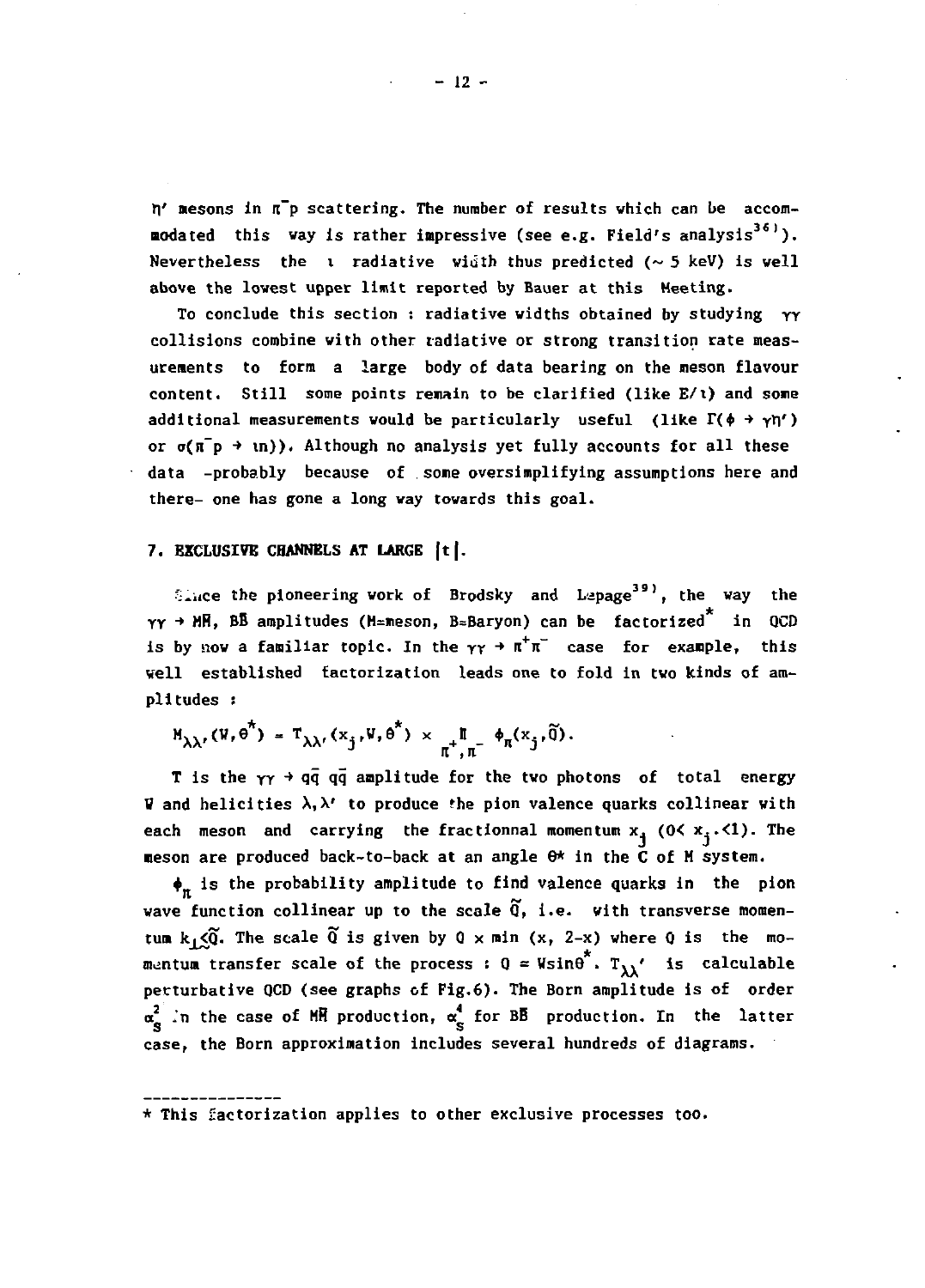**+ is a non-perturbative amplitude which is process independent. The same amplitude enters e.g. in hadron electromagnetic form factors, photo-production and Compton scattering. The relationship thus established between several classes of processes is one of the interesting features of these QCD calculations. This line of attack of exclusive processes is quite predictive. It leads to definite statements on :** 

(i) the cross section variation as a function of s :  $d\sigma/dt \propto s^{2-n}$ . **where n is the minimum number of elementary fields involved in the process (n = 6 (resp. 8) for**  $\gamma\gamma \rightarrow$  **MH** (resp. BE) production),

**(ii) the angular distribution in some cases, e.g. :** 

$$
\frac{d\sigma/dt(\gamma\gamma+n^{\dagger}n^{-})}{d\sigma/dt(\gamma\gamma+n^{\dagger}n^{-})} \sim 4\left|F_{n}(s)\right|^{2}/(1-\cos^{4}\theta^{*}) \Rightarrow dt/d2^{*} \approx 1 / \sin^{4}\theta^{*}
$$

**where F\_ is the pion EM form factor, H** 

**(iii) relations betveen channels, e.g. :**   $d\sigma/dt(\gamma\gamma \to K^{+}K^{-})/d\sigma/dt(\gamma\gamma \to \pi^{+}\pi^{-}) = (f_{\gamma}/f_{\pi})^{4} = 2$ , or  $\sigma(\gamma\gamma \rightarrow p^+p^-)$  >>  $\sigma(\gamma\gamma \rightarrow p^np^p)$ 

**(iv) the final state helicity structure : for example, H and H are expected to be produced with opposite helicities in leading order in**   $1/Q^2$  and at all orders in  $\alpha_n$ ,

**(v) the Q. dependence of da/dt (absolute normalization' and angular**  dependence) where  $0^2_{1,2}$  = -(colliding photon mass)<sup>2</sup>.

**There are still open questions raised by this formalism such as : What is the minimal value of |t| which insures the validity of these**  calculations ? One often assumes  $|t| \geq 5$  GeV<sup>2</sup>/c<sup>2</sup> as a "safe" domain **but there is no clear answer yet to this question. Vhat value should be**  taken for the running coupling constant  $\alpha_{\rm g}$  ? Is it clear that these **perturbative QCD calculations are valid in the whole phase space region**  -including the  $x_1 \rightarrow 0$  end points- in the BB production case ? How **important are the higher twist correction terms ? What should one take for the non-perturbative • amplitudes ?** 

**Concerning the last two questions and the** *Ql* **dependence mentionned above, Brodsky has shown in his rapporteur's talk at this Workshop that good progress is being made. Gunion et al. have studied the**   $\gamma^* \gamma \rightarrow \pi^+ \pi^-$  process showing that, although the scale of the  $Q^2$  variation **is given by s (rather than m2 for example), this variation might be**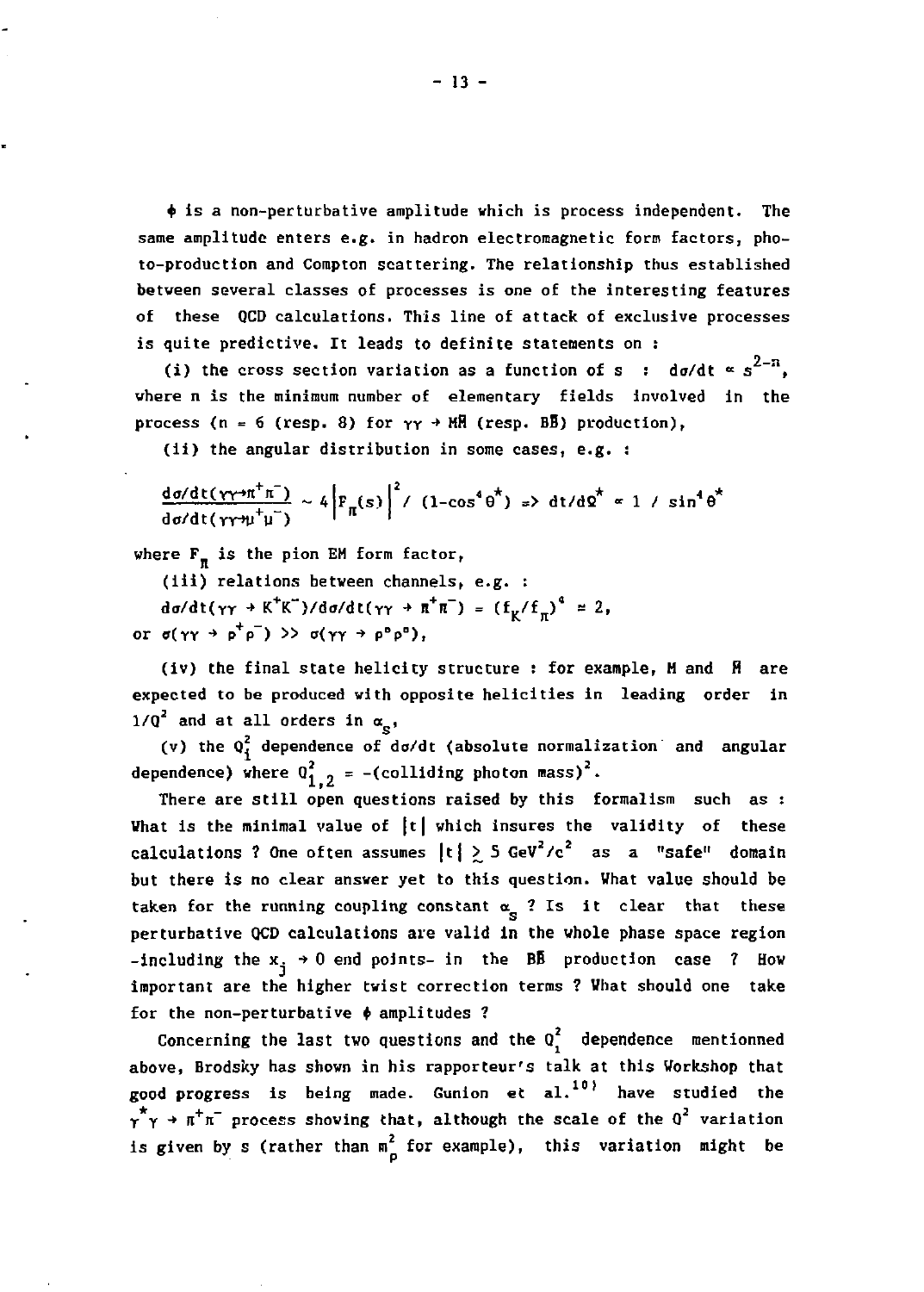**rapid.** Bigher order graphs  $(\alpha_{\rm s}^4)$  have been computed by B. Ni $\frac{y_1}{z_1}$  in the  $\gamma\gamma \rightarrow K^{+}K^{-}$  case, assuming  $\phi = \delta(x-\frac{1}{2})$ , and these corrections have been found to be important.

Of particular interest are the new developments reported by Brodsky concerning the calculations of the  $\phi$  amplitudes. While one had to be content with mere ansatz a few years ago, several ways of actually computing these non-perturbative amplitudes are now being investigated. One of these approaches is based on OCD sum rules and the results of Cernyak and Zhitnitsky's<sup>42)</sup> calculations concerning the proton distribution amplitude had an important impact on the predictions bearing on  $\sigma(\gamma \gamma + p\bar{p})$  (see Maiana<sup>0)</sup>, Farrar et al.<sup>43)</sup>).

I would also like to mention the recent results concerning the pion distribution amplitude which indicate that the latter favors unbalanced sharing of the momemtum among the two valence quarks -in contrast with what is expected either in the non-relativistic limit or in the OCD asymptotic limit. In some cases, these amplitude shapes could be checked, in principle, by studying the angular distributions.

Good progress has also been made as far as experimental results are concerned in this field (cf. Ronan's review talk). The  $\pi^+\pi^-$  and  $K^+K^$ **vields** have been untangled by the TPC/2 $\gamma$  Collaboration and data are **available at energies up to**  $V = 3.5$  **GeV (see Fig.7).** 

The  $K^{+}K^{-}$  data agree with the QCD calculations, while the  $\pi^{+}\pi^{-}$  ones **A** are above the theoretical prediction by a factor 3 to 4 at  $\Psi = 1.5-2$ GeV where resonances may still play some role; the general trend as a function of W points to a better agreement at high W values.

As far as baryon pairs are concerned, pp yields have been measured at W values up to 2 GeV ; only upper limits are available for the  $\Delta^{++}$  $\Delta^{++}$  production which is expected to have the highest yield among **û + + â <sup>+</sup> <sup>+</sup> production which is expected to have the highest yield among** 

At energies where data on  $p\bar{p}$  and  $\Delta^+ \Delta^-$  are available so far. the observed yields are about one order of magnitude above the QCD values, but one may doubt the validity of the QCD calculations in this energy range which is quite close to threshold. Furthermore, O<sup>+</sup> resonances may still play some role at such energies.

Clearly, to be on better grounds to test these QCD calculations one **vould like to have data in a significantly higher |t| range. Because of would like to have data in a significantly higher |t| range. Because of the rapid fall off of the cross sections, this is a challenge for the**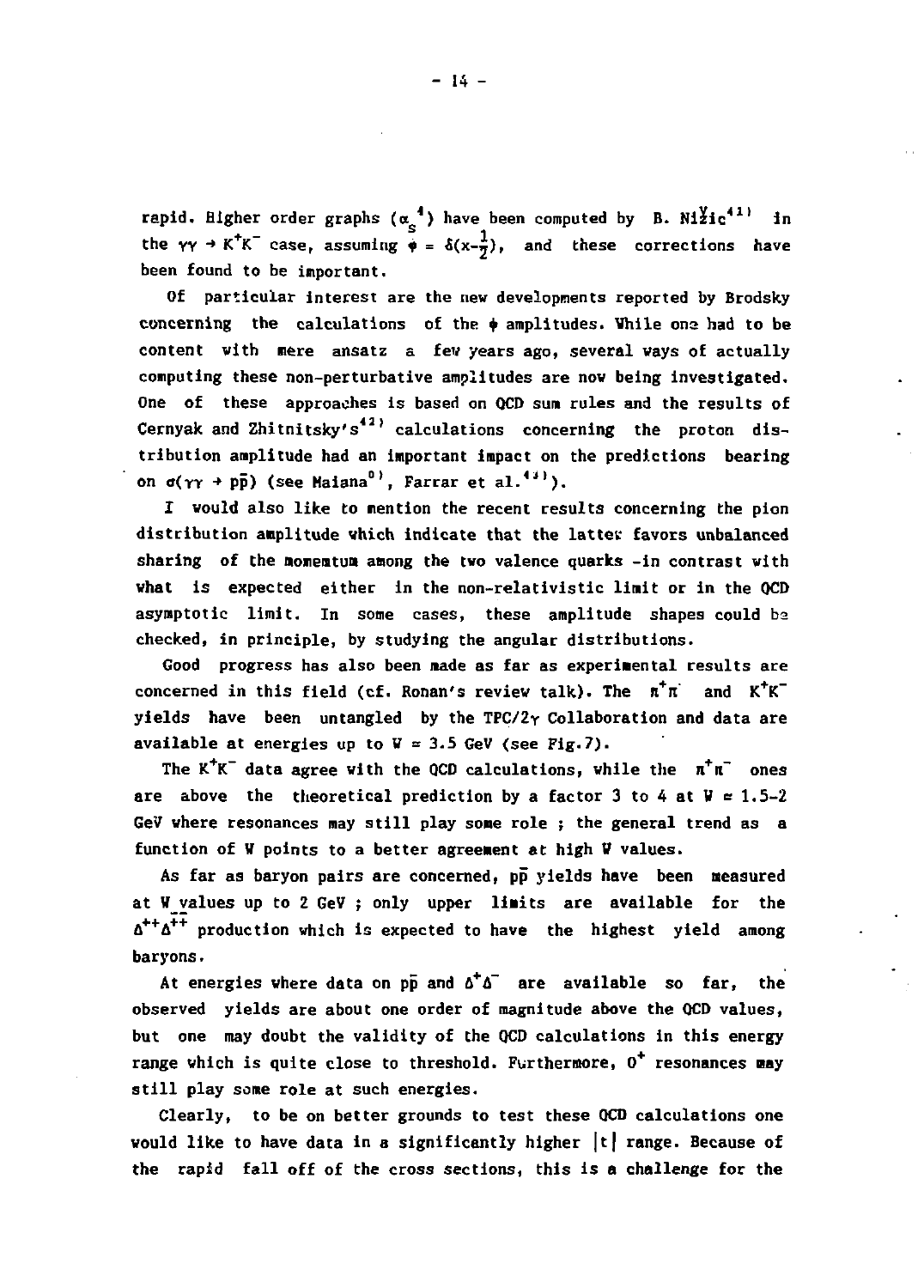experimentators but such a step is not excluded, at least at PBP since this machine should deliver quite high luminosities in the coming years.

# 8. JETS **AND** INCLUSIVE PARTICLE DISTRIBUTION IN yy COLLISIONS.

The main features of jet production in  $\gamma\gamma$  collisions have been known for some tine. In the single tag case, the background coming from the annihilation channel is much easier to control, making it possible to explore a higher W range and therefore to analyze the  $p_T^2$  tail of the two jet production up to higher values  $({\sim 20 \text{ GeV}}^2/c^2)$  than in the no tag measurements. In the latter case, a  $V_{max}$  cut is usually introduced to eliminate potential contamination by annihilation events. As shown by JADE and PLUTO at this Workshop, this high  $p_T^2$  tail is well described by the simple  $\gamma \gamma \rightarrow q\bar{q}$  process calculated in the Born approximation, i.e. according to the naive quark parton model.

In the low  $p_T$  region, jet production has a completely different behaviour which is roughly accounted for by VMD, i.e. pp type scattering, or by generalized VMD models. One may recall that the TASSO<sup>44)</sup> results indicating a large  $p_{\varphi}$  inclusive hadron yield gave some new momentum to the integrally charged quark models. The results of the NA14 experiment reported at this Vorkshop by Vormser<sup>0)</sup> clearly rule out such models. On the other hand, calculations at the parton level (Arteaga-Romero et al.<sup>0)</sup>, Grayson<sup>0)</sup>, Kapusta<sup>0)</sup>) lead one to expect a substantial contribution to jet production from higher order graphs. To progress in this domain one has to study in great detail the intermediate  $p_T^2$  region, for events with  $\vartheta_{1,2}^2 \n\leq 0.3$  GeV<sup>2</sup>/c<sup>2</sup> where calculable QCD corrections are expected to be sizeable. Trying to pin down these corrections appears to be a priority goal in this field.

Evidence for an excess of low thrust events has been presented at this Vorkshop by the CELLO and by the PLUTO Collaborations. In both cases these events belong to a low  $0<sub>i</sub><sup>2</sup>$  sample and correspond to intermediate  $p_T$  values ( $p_T = 2-3.5$  GeV/c). PLUTO has found that these events in excess could be simulated by such a higher order process as  $\gamma\gamma \rightarrow \gamma q\bar{q}\bar{q}$  which implies a virtual gluon exchange between two of the four quarks.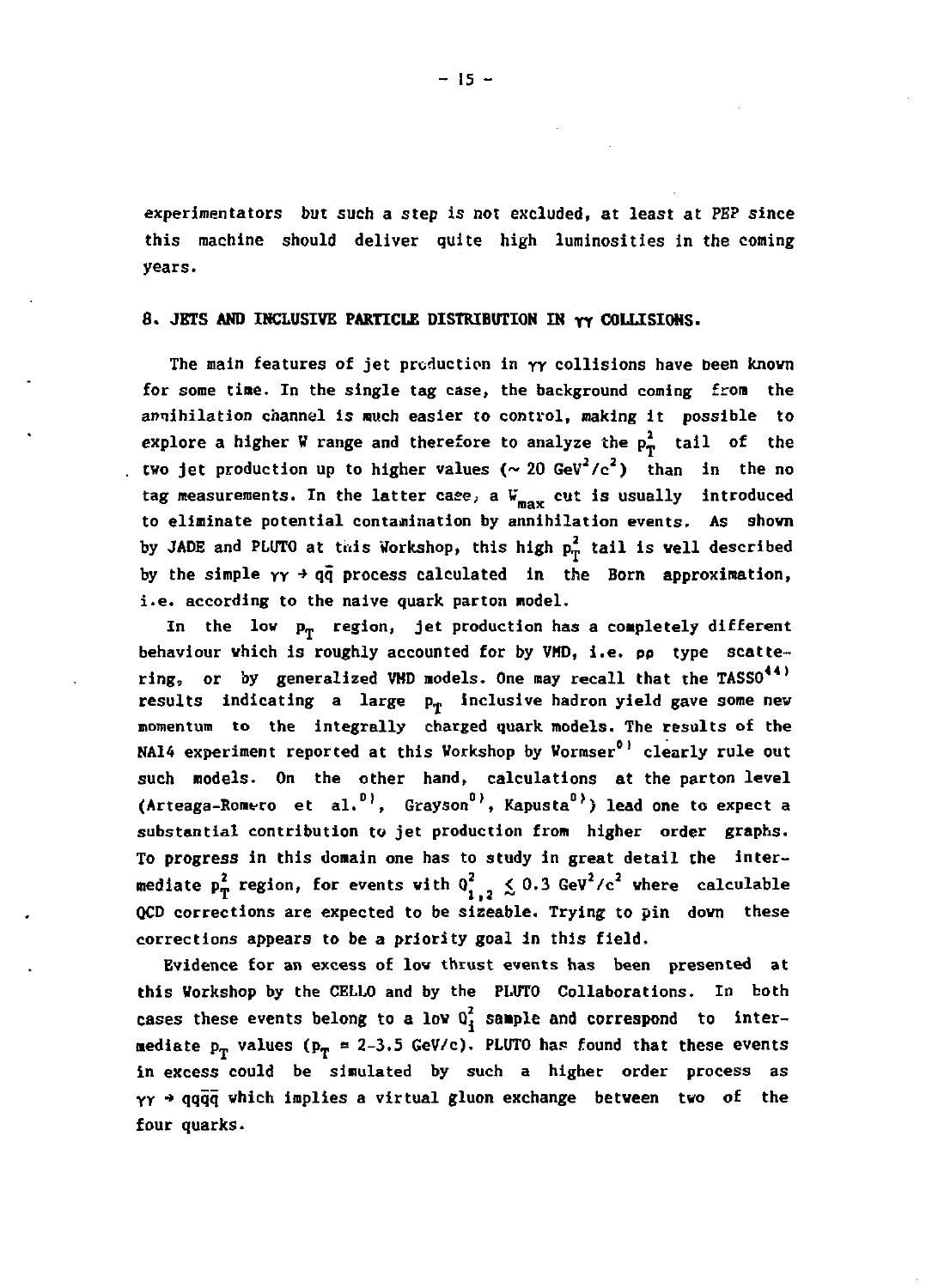On general grounds one may write  $\sigma_{\text{tot}}$  = Born term (QPM) + VMD ( $\sim \rho - \rho$ **scattering) + QCD corrections, where the VHD contribution is nonperturbative and therefore non-calculable...yet. It is an essentially**  soft piece of the form A exp(-Bp<sub>T</sub>) with some power tail  $(\sim p_T^{-n})$ . The **various QCD corrections have been described in detail by Stirling at this Workshop. These higher order perturbative QCD amplitudes imply a "K factor" by which the Born cross section has to be multiplied and are at the origin of 3 and 4 jet events. These corrections have been**  computed by Aurenche et al.<sup>45)</sup> for inclusive hadron production  $\sigma(\gamma \gamma \rightarrow h^{\pm}X)$ , and the very small higher twist contributions **to this process have also been calculated. More particle spectra**   $(d\sigma/dp_m^2)$  "à la TASSO<sup>441</sup>" are needed to be compared to these complete **QCD** predictions (see Gidal<sup>0)</sup> for preliminary results from Mark II).

**As mentioned above, three and four jet production in rr collisions has also been computed. In these calculations, "jets" are identified with energetic primary partons. QCD higher order corrections to these**  cross sections are more delicate to compute than in the h<sup>±</sup>X case be**cause they require explicit prescriptions as to the definition of a jet**   $(\text{Stirling}^0)$ .

**While the underlying QCD processes are well understood and the corresponding cross section calculations available, a difficulty remains which comes from the VMD contribution to be subtracted. No standard model exists for this, i.e. a parton generator combined with a fragmentation scheme, or just a hadron generator, with an absolute normalization, all of this reliable enough for all experimental groups to adopt it.** 

**The lack of such a model makes it difficult if not impossible to compare the results from different experiments and to measure unambiguously the "QCD correction terms" contribution. Hopefully this difficulty will be overcome in the near future.** 

**<sup>\*</sup> In contrast to the "K factor" in the Drell-Yan process which involves a time-like transfer, here the "K factor" is close to unity.**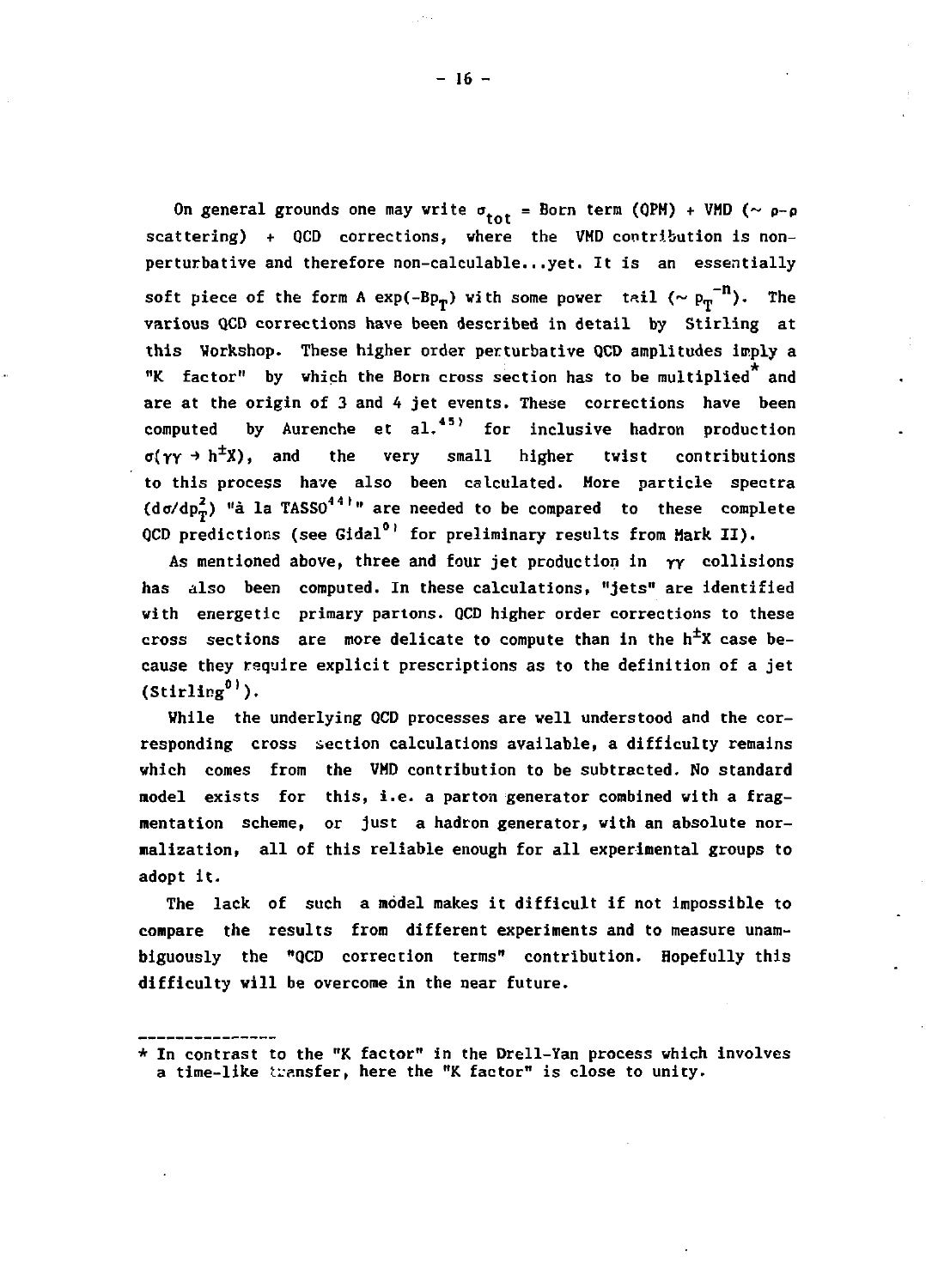# **9. THE PHOTOH STRUCTURE FUNCTIOH** Fj.

The interpretation of the  $F_{2}^{Y}$  measurements is the most controversial but also the most fascinating topic in  $\gamma\gamma$  physics. Different authors come to opposite conclusions as to whether chis line of research leads to a reliable measurement of  $\Lambda_{\text{OCD}}$ .

The mere fact that one can observe hard collisions between an electron and a photon and thus probe the photon content, i.e. its leptonic and hadronic quantum fluctuations, is quite a remarkable result in itself, related, of course, to the possibility of achieving light by light scattering.

Let .v and y be the usual scaling variables  $(x = -q^2/2k.q, y = k.q/k.p$  (see Fig.8)). In usual experimental conditions y is  $\text{small } (\forall y) = 0.2$ ) and what is being measured is essentially d^ $\sigma$ /dxdQ^ ¤ F<sub>2</sub>(x,Q^)/(Q^x) where Q^ = -{probe photon mass)°.

One may first check that one has a good understanding of the underlying physics by analyzing the leptonic quantum fluctuations, i.e. the process  $e + \gamma + e + \mu^+ + \mu^-$ . Fig. 8a shows F3P4/9 results<sup>461</sup> on this process. They point to a mass scale of about 100 MeV/c<sup>2</sup> which is, of course, the muon mass. But to conclude that the mass of the fermions into which the -rget photon can virtually transform is effectively 100  $MeV/c<sup>2</sup>$ , three conditions must be met :

(i) all final state muon pairs -or at least most of them- must be detected. Let  $p_T^*$  be the muon transverse momentum in the  $\gamma^*$  center of mass frame; if the detector acceptance introduces some  $p_T^*$  cut, then the scale which dominates this process is  $p_{Tmin}^{*2}$  and not  $m_{\mu}^{2}$  (assuming  $P$ Tmin  $\frac{m}{\mu}$ ,

(ii) no other mass scale (larger than  $m_{\mu}$ ) should come in the pro-<br>cess. In particular, the photon target mass has to be kept small by some anti-tagging condition. If anti-tagging is achieved for  $\theta > \theta_{\text{max}}$ , some anti-tagging condition. The anti-tagging is condition for  $\epsilon$  ,  $\max$ 

 $K$ -(target  $\gamma$  mass)<sup>2</sup>> = <P<sup>2</sup>> =  $\frac{w(E-\omega) \Theta_{\text{max}}}{2\ell n \left[\gamma(E-\omega) \Theta_{\text{max}}\right]}$ 

re  $E = \gamma m_a$  is the  $e^x$  beam energy, and  $\omega$  is where E = <sub>7</sub>m<sub>e</sub> is the e<sup>-1</sup> beam energy, and ω is the target photon<br>energy. In typical conditions <P<sup>2</sup>> = (100 MeV/c<sup>2</sup>)<sup>2</sup> and cannot be altogether neglected with respect to  $m_{\rm H}^2$ ,  $m_{\rm H,d}^2$  or  $A_{\rm DCD}^2$ . energy. In typical conditions  $\langle P^2 \rangle \approx (100 \text{ MeV/c}^2)$  and cannot be al-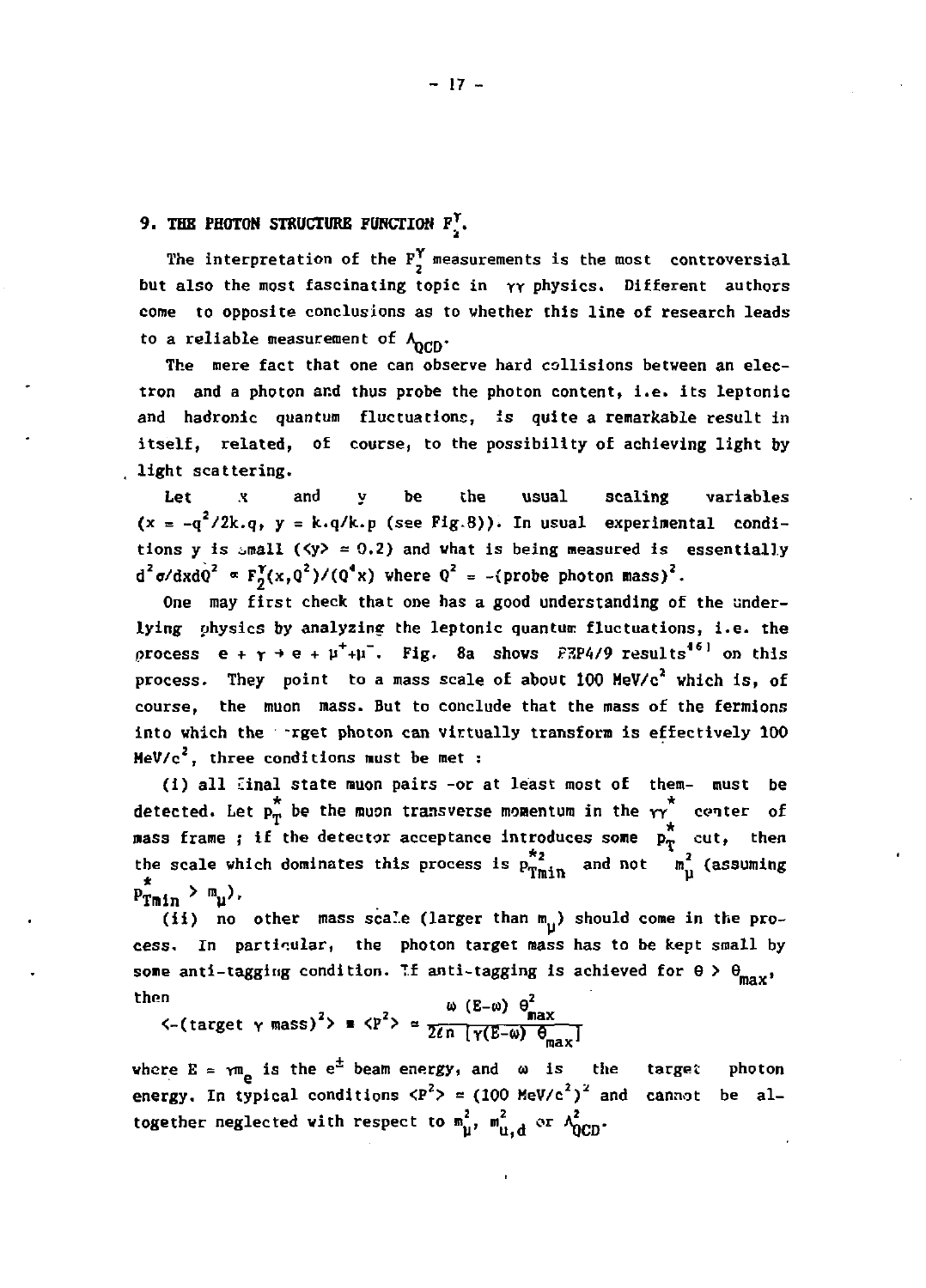**(iii) sub-leading terms should be taken into account in the expres**sion of  $F^{\gamma}$  :

$$
F_2^{\gamma}/x \propto [x^2 + (1-x)^2]
$$
  $\ln \frac{Q^2}{m^2} + [x^2 + (1-x)^2]$   $\ln \frac{1-x}{x} + 8x(1-x) - 1$ .

**At x - 0.5, neglecting the sub-leading terms is equivalent to replacing m by m/e I** 

**Let us now consider the hadronic quantum fluctuations within the target photon. New at this Workshop was a very interesting detailed analysis of the final state done by TPC/2** $\gamma$  **(Mc Neil<sup>01</sup>) at low**  $Q^2$ **, and a measurement of F <sup>Y</sup> at Q2 from 7 to 70 (GeVVc)2 reported Karshon<sup>0</sup> <sup>1</sup> from TASSO. The TASSO Collaboration has unfolded the F <sup>r</sup> values. The results are shown in Fig. 8b. They point to some mass scale and the question is : what is the physical parameter which is behind this mass scale ?** 

**There are several mass scales which, a priori, may enter into the F J analysis. The first one vhich should be considered in this hadronic case and vhich is to be treated apart from the others, is the hadronic**  resonance mass scale : W values less than about 2 GeV/c<sup>2</sup> (here W repre**sents the total hadronic invariant mass) do not belong to the deep inelastic scattering domain. As a consequence, in the TASSO experiment taken as an example, ve leave aside the x > 0.85 region. Then comes a series of other mass scales :** (i) the photon target mass for which corrections have to be applied, (ii) the quark constituent masses **(ii)** the quark constituent macses **which, in the case of the charmed quark, gives the aass scale for cc**  virtual pairs at the presently available  $Q^2$  values ; that is why the  $c\bar{c}$ contribution to  $F'$ , is subtracted (see Fig.8b) to remain with light **quarks only, with the u quark dominating by far because of the electric charge factor vhich enters with a fourth power, (iii) the QCD scale A,**  (iv) a possible  $p_{\text{Tcut}}$  below which binding effects become predominant so that perfurbative QCD does not apply anywore (p<sub>p</sub> is the transverse mo**nouentum of each member of the qq pair into vhich the targrt photon**  splits in the  $\gamma^*$  CM frame).

**In a contribution to this Workshop, J. Field et al. have presented new calculations of F<sup>Y</sup> . These calculations are valid in the non-asymp**totic Q<sup>2</sup> region. They are based on the leading contributions to the splitting functions  $\gamma \rightarrow q\bar{q}$ ,  $q \rightarrow gq$ ,  $g \rightarrow q\bar{q}$ . Care is being taken to **perform the Feymann graph calculations in the phase space region vhere**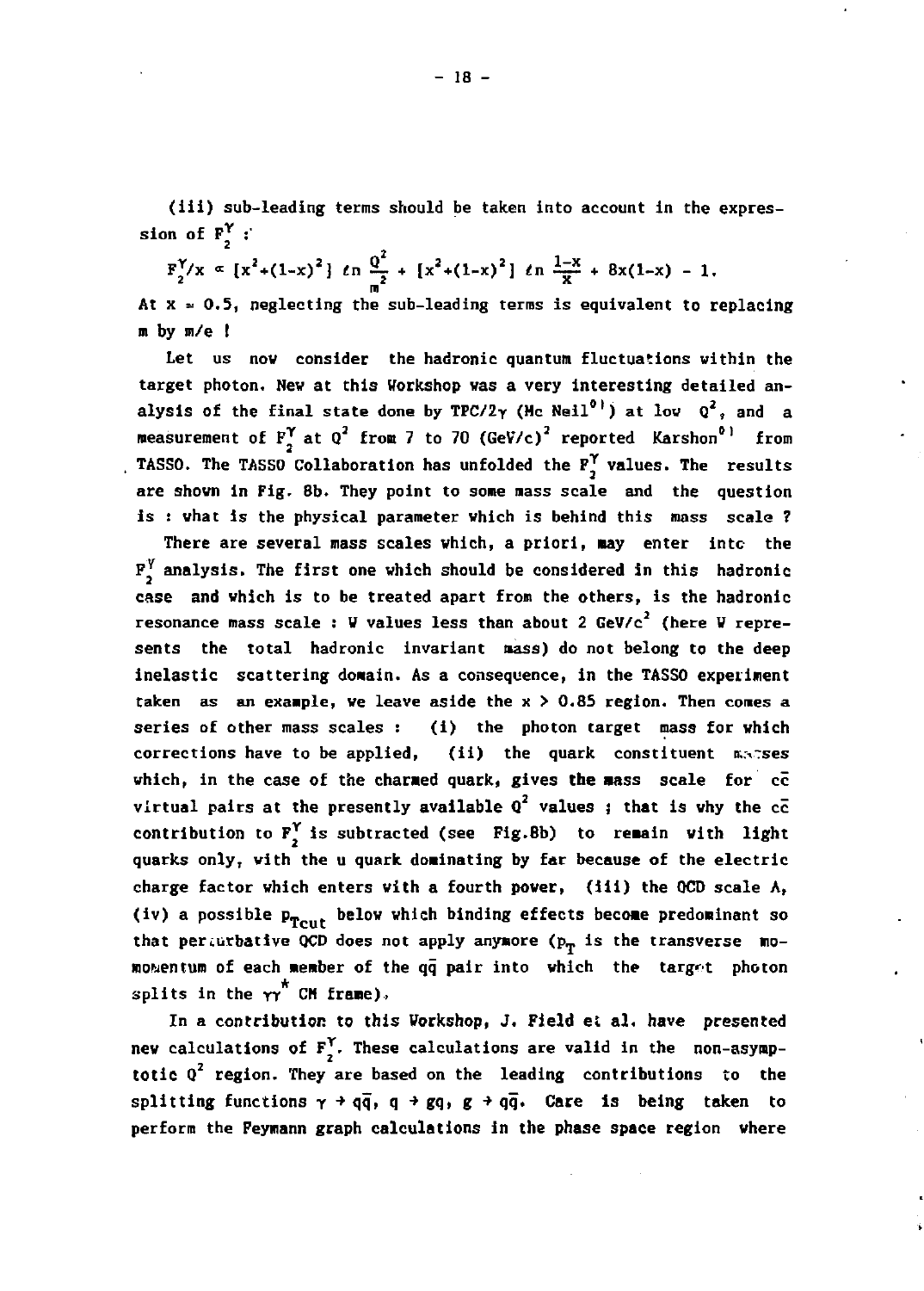**a does not become too large, i.e. where perturbative calculations are**  valid. Since the value of  $\alpha_c$  depends on  $|t|$ , the squared mass of the **off-shell quark produced at the**  $\gamma$  **<b>t**  $\gamma$  **extex**, these considerations lead to put a lover bound, p<sub>rout</sub>, to the transverse momentum (with respect to the  $\gamma \gamma^*$  direction in the  $\gamma \gamma^*$  CM system) of the **on-shell quark.** 

As far as the contribution of the  $p_T < p_{T \text{cut}}$  phase space region is **concerned, Field et al. assume that this contribution is accounted for**  by  $(F^{\prime}_{\sigma})_{\sigma}$  adronic with its usual expression :  $\simeq 0.2$   $\alpha$  (1-x). The author then argue that p<sub>Tcut</sub> is certainly larger than  $\lambda_{\text{QCD}}$  (a typical value **for p<sub>rout</sub> is ~ 1 GeV/c) and therefore it obscures the A<sub>QCD</sub> dependence is and the about the set of the set of the set of the set of the set of the set of the set of the set of the set of the set of the set of the set of F<sub>1</sub>, Indeed the leading order term thus obtained is in Q /** $p_{T \text{cut}}$  **) and** the sensitivity to A<sub>non</sub> is very small. These conclusions are similar to the ones of Glück, Grassie and Reya<sup>47)</sup>.

**Oui te an opposite conclusion was reached by Grunberg in his rapporteur's talk. Basing his analysis on the structure function moments and**  their developments in power series<sup>\*</sup> of  $\alpha_n$ , he discussed in detail the **singularities vhich appear in the terms that remain in the asymptotic limit, i.e.** in the limit  $Q^2 \rightarrow \infty$ . The origin of these singularities is **well understood by nov : they come from mixing effects between the socalled "point-like" part and "hadronic" part of F^. Concerning these spurious singularities which are present in the truncated series, they must be removed to get sensible predictions. One can do so at the**  expense of introducing nev parameters besides A<sub>ppen</sub>. This procedure **first votked out for one of the most preeminent singularity by**  Antoniadis and Grunberg<sup>48)</sup> raises two questions : (i) how large is the *x* **range affected by these unknown parameters ? (ii) how large is the remaining (presumably regular) hadronic piece of Fj ? Antoniadis and Harleau4 9 ' have recently addressed both questions. In particular, they have studied the regularization of several of the low n singularities**  (see Fig.9). They conclude that only the small x region  $(x \le 0.4)$  is **affected by the singularities. Furthermore, by performing this regularization one takes into account part of the hadronic component of the photon structure function. The authors present some argument** 

**The powers that enter in these series are integers and hadronic anomalous dimensions.**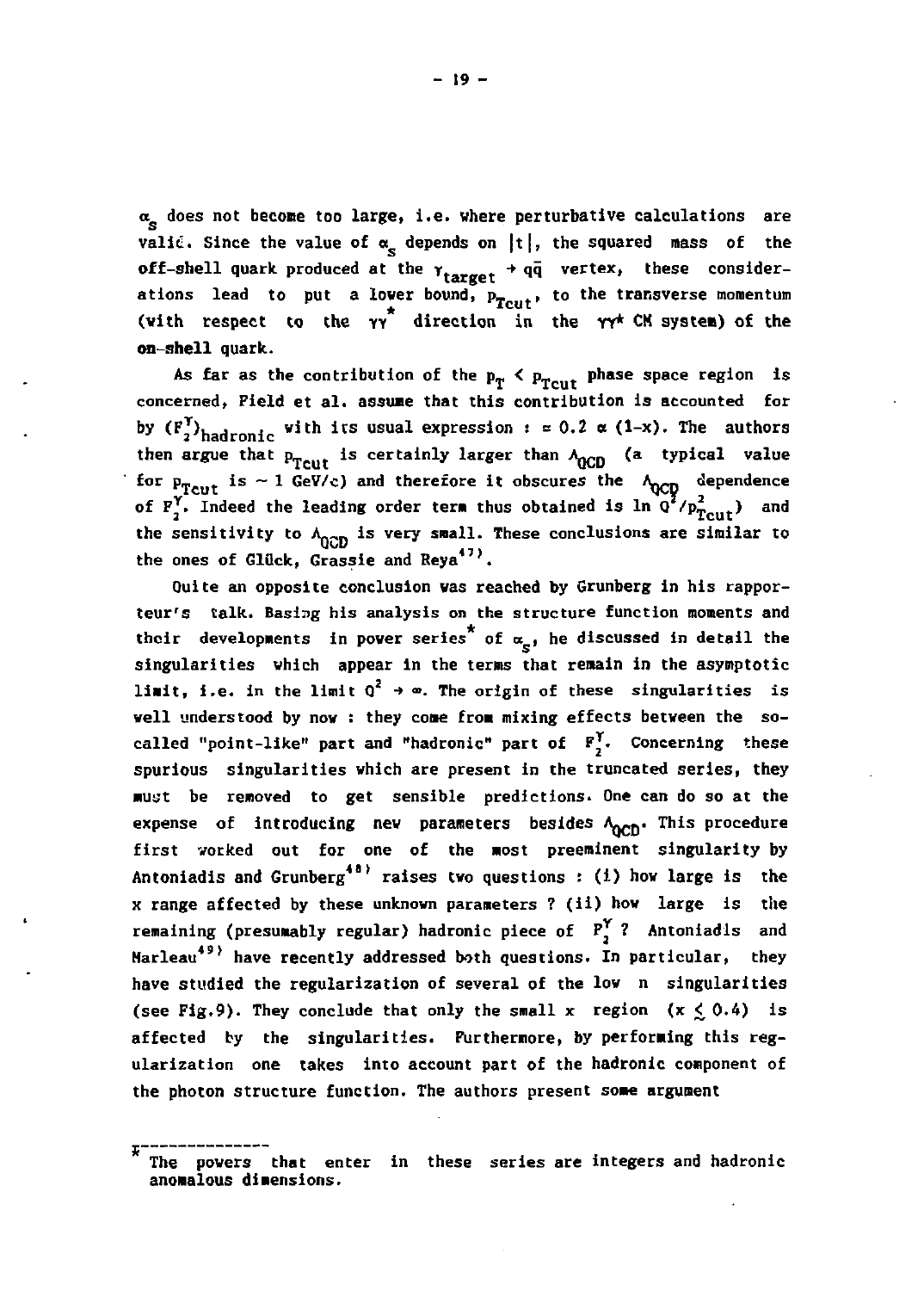indicating that what remains of these non-calculable terms is likely to be unimportant at high  $Q^2$ , and conclude that  $F^{\gamma}$  provides good grounds for measuring  $A_{\text{MCD}}$ .

A clear difference between the approach of Field et al. and the more standard approach using the  $F_1^{\gamma}$  moments lies in the breaking of  $F_1^{\gamma}$ into a calculable piece (point-like) and a non-calculable one (hadronic). In the latter approach each separate piece contains singularities while neither the point-like piece nor the hadronic one defined by Field et al. have singularities : the boundary between the two pieces is therefore set differently - this **might** explain the difference in the  $\Lambda_{\rm NCD}$  sensitivity.

Needless to say, a clarification of the two following questions is urgently needed : does F,' depend in a sensitive way upon  $\Lambda_{\rm ncm}$  in the Q <sup>2</sup> range now accessible experimentally ? Is there an x range where reliable QCD calculations can be made with no parameter other than  $\Lambda_{\text{DCD}}$ entering ? This clarification is the more important as there are good prospects for extending the  $F^{\gamma}$  measurements at LEP (Cordier<sup>0)</sup>).

# 10. CONCLUSION.

In closing, I would like to emphasize again some of the topics which have been at the center of our discussions during this Workshop, namely flavour content of the light mesons and glueball searches, perturbative OCD tests, distribution amplitudes of valence quarks within mesons and baryons, measurement of the photon structure function and possibility to extract a precise value of  $A_{\text{OCD}}$  from this measurement.

These are key issues of particle physics. They belong to the strong interaction investigation program and we know that this program is a difficult one. YY collisions provide favorable grounds to attack these questions. Even though no decisive breakthrough has been made yet, one only has to compare the contributions made to the successive  $\gamma\gamma$  Workshops to see that much progress has been made both experimentally and theoretically : all qualitative features have been checked and many quantitative results are in hand. To proceed much further, one needs more luminosity in some cases, more energy in others. Both increases are expected in the coming years. No doubt, we will then witness very interesting developments.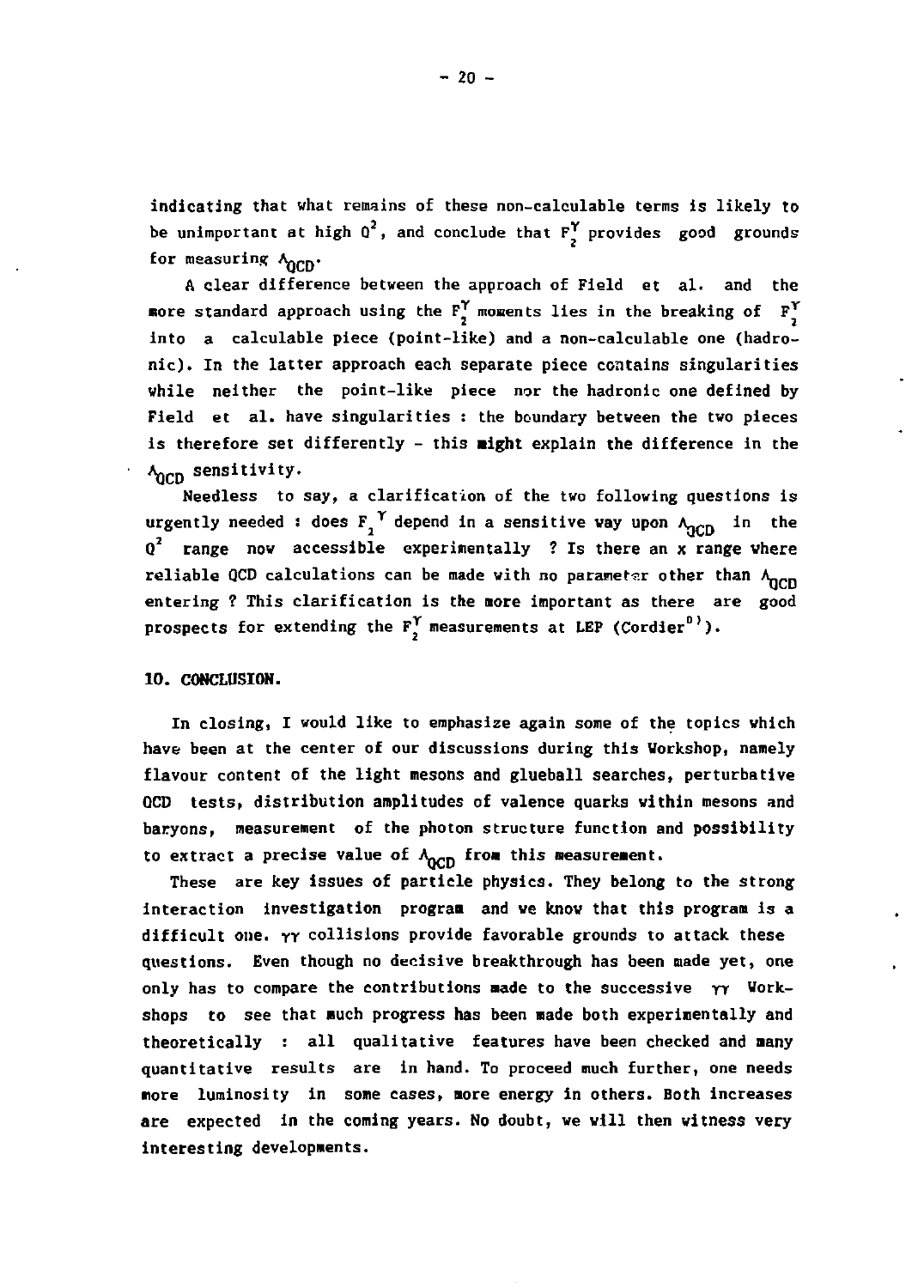# **ACKNOWLEDGEMENTS**

It is a pleasure to thank J. Field and M. Poppe for enlightning discussions. I also wish to thank A. Courau and P. Kessler for their efficient organization of this fruitful Meeting. Help from the Conference Secretaries, M. Bonnamy and N. Mathieu is gratefully acknowledged.

|     |                    | ×                                | v                                | z                                       |
|-----|--------------------|----------------------------------|----------------------------------|-----------------------------------------|
| 'n  | (a)                | $0.67 \pm 0.03$                  | $-0.73 + 0.03$                   | $-0.135 + 0.008$                        |
|     | (b)                | $0.72 + 0.21$                    | $-0.69 + 0.23$                   | $-0.09 + 0.62$                          |
| 'n, | (a)<br>(b)         | $0.50 \pm 0.04$<br>$0.57 + 0.18$ | $-0.61 + 0.05$<br>$-0.67 + 0.23$ | ± 0.08<br>$-0.62$<br>$-0.49$<br>$+0.59$ |
|     | (a)<br>(b)         | $0.53 + 0.05$<br>$0.40 + 0.17$   | $0.45 + 0.06$<br>$0.30 + 0.14$   | 0.72<br>± 0.07<br>0.87<br>$+0.47$       |
| £   | (c)                | 0.95                             | 0.07                             | 0.3                                     |
|     | (a)                | 0.99                             | 0.067                            | $-0.155$                                |
| f'  | $\left( c \right)$ | $-0.09$                          | 0.98                             | 0.1                                     |
|     | (a)                | $-0.08$                          | 0.99                             | 0.09                                    |
| θ   | (c)                | $-0.3$                           | $-0.13$                          | 0.95                                    |
|     | (a)                | $-0.15$                          | $-0.10$                          | 0.98                                    |

Table 1 : Flavor mixing (x = non-strange, y = strange, z = glue) for  $\eta$ ,  $\eta'$ , t and for f, f', 0. (a) are J. Field's values<sup>36</sup>, (b) are Sh.S. Eremyan and A.E. Nazaryan's values<sup>38)</sup> and (c) are J.L. Rosner and S.F. Tuan's values<sup>351</sup>.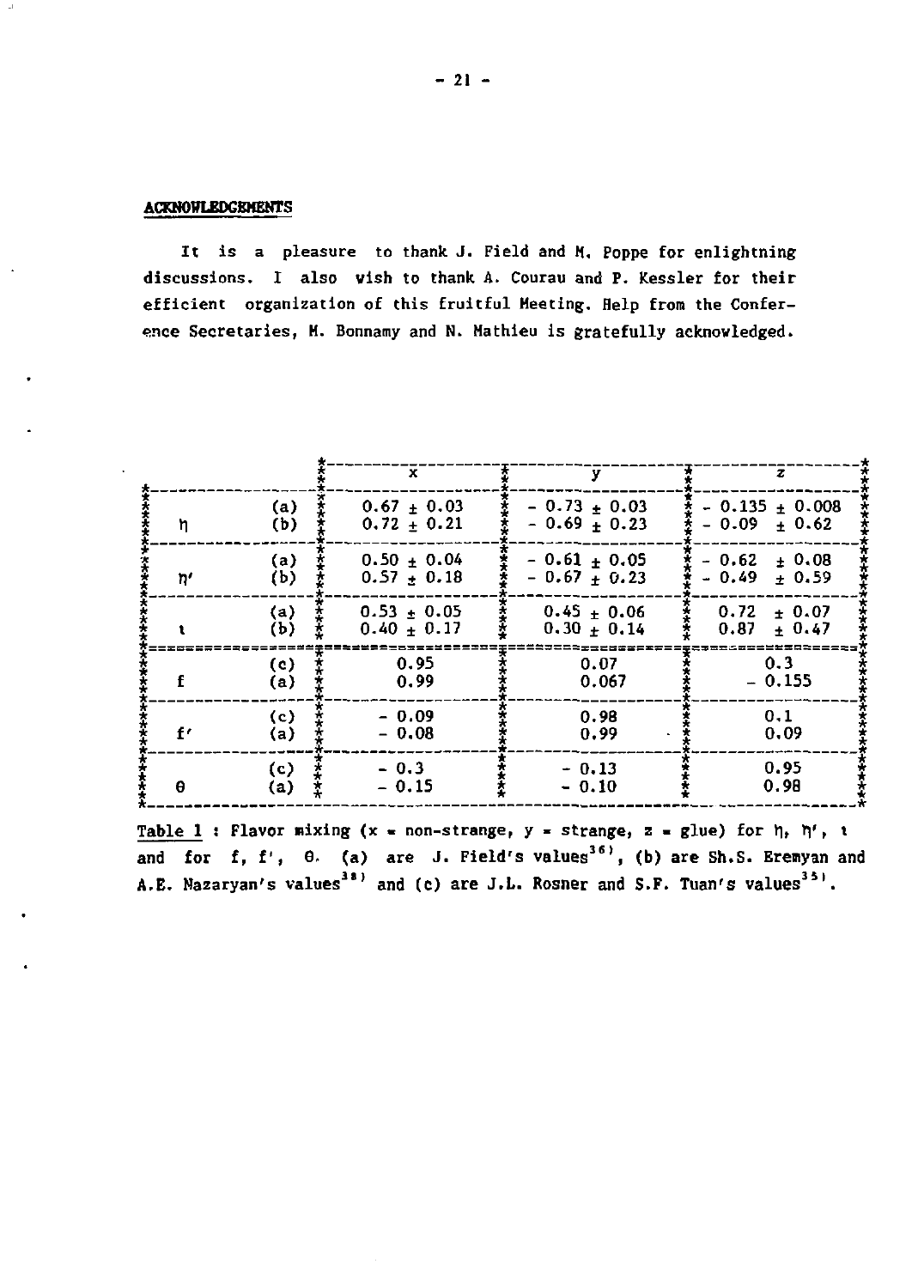# **REFERENCES**

- 1. M. Delbrück, Z. Phys. 84 (1933)144.
- 2. R. R. Wilson, Phys. Rev. 90(1953)720.
- 3. H. Euler, Ann. Phys. 26(1936) 398.
- 4. R. Karplus and M. Neuman, Phys. Rev. 80(1950)380; 83(1951)776.
- 5. B. De Tollis, Nuovo Cimento 32(1964) 757; 35(1965)1182.
- 6. H. Cheng, E.-C. Tsai, and X. Zhu, Phys. Rev. D26(1982)922.
- 7. R. Cann and J. Ounion, Phys. Rev. D20(1979)2253.
- 8. B. Muryn, private communication
- 9. C. Kourkoumelis et al., Z. Phys. 16C(1982)101.
- 10. J. T. Akesson et al., Contribution to the Int. Europhysics Conf. on High Energy Physics, Bari, July 18-24, 1985.
- 11. J. Badier et al., Phys. Lett. 1648(1985); 84.
- 12. J. J. Sekural and D. Schildknecht, Phys. Leit. 40B(1972)121.
- 13. M. Poppe, "Exclusive Hadron Production in Two Photon Reactions", DESY 86-014(Feb. 1986).
- 14. O. Knies, VIII Int. Workshop on Photon-Photon Collisions, Lake Tahoe, Sept. 10-13, 1984.
- 15. J. L. Rosner, "ISABELLE, Physics Prospects", BNL Report 17522(1972)316.<br>16. J. F. Ginzburg and Y. G. Serba, Phys. Lett. 1098(1982)231.
- 
- 17. G. Alexander, U. Meor, and C. Milstene, Phys. Lett. 1318(1983)224.
- 18. R. Brandelik et al., Phys. Lett. 978(1980)448.<br>D. L. Burke et al., Phys. Lett. 103B(1981)153.
	-
	- M. Althoff et al., Z. Phys. C16(1982)13
	- H.-J. Behrend et al., Z. Phys. C21(1984)205.
	- J. G. Leyter et al., PEP4/PEP9 Contribution nº 894 to the Leipzig Conf. on High Energy Phys., July 12-25, 1984.
- 19. J. E. Ofsson, Vth Int. Workshop on Photon-Photon Callisions, Acchen, April 13-16, 1983.
- 20. M. Althoff et al., "Vector Meson Production in the Final State k'x's in Photon-Photon
- Collisions", DESY 86-025 (March 1986).
- 21. M. Hatzis and J. Paschalis, Lett. Nuovo Cim. 40(1984)362.
- 22. G. Alexander, U. Maor., and P. O. Williams, Phys. Rev. 026(1982)1198.
- 0. Alexander, A. Levy, and U. Maor, Z. Phys. C30(1986)65.
- 23. D. G. Cassel et al., Phys. Rev. D24(1981)2787.
- 24. N. N. Achasov, S. A. Devyanim, and G. N. Shestakov, Phys. Lett. 108B(1982)134; 2. Phys. C16(1982)55.
- 25. B. A. Li and K. F. Liu, Phys. Rev. D30(1984)613
- 26. C. Baulin et al., "Formation of Charmonium States in p-p Annihilation", Contribution to the
- Europhysics Conf. on High Energy Physics, Bari, July 18-24, 1985. Int.
- 27. C. Edwards, Ph. D. Thesis, CALT. 68-1165, 1984.
	- E. D. Bloom, "A Selective Experimental Review of the Standard Mudel", SLAC PUB-3573 , (Feb 1985).<br>J. Perrier, "Physics at the J/Pand the Status of Olueballs", SLAC PUB-3436(1984).
	-
- 28. J.-E. Augustin et al., "DM2 Results on Hadronic and Radiative J/W Decays LAL/85-27. (1985).
- 29. M. Frank and P. J. (fDonnell, Phys. Rev. D32(1985)1739.
- 30. R. Lecaze and H. Nevelet, Nucl. Phys. B186(1981)247.
- 31. R. M. Baltrussitis et al., Phys. Rev. D32(1985)2883.
- 32. T. Barnes and F. E. Close, " $\psi \rightarrow YY$  and M1 radiative decays of i(1440) and gig tribrid mesons". RAL-84-055(1984). RAL-84-055(1984) meens:
- T. Barnes, "The Bag Model and Hybrid Mesons", Toronto Univ. UTPT-85-21 (1985).
- 33. C. Hayne and N. Isrun, Phys. Rev. D25(1982)1944.
- S. Godfrey and N. Equr., Phys. Rev. 032(1985)189.
- 34. J. L. Rosner, Phys. Rev. D27(1983)1101
- 35. J. L. Rosner and S. F. Tuan, Phys. Rev. D27(1983)1544.
- 36. J. H. Field, "The two photon radiative widths of light mesons as a test of gauge theories with integrally charged quarks", DESY 85-110(Oct. 1985).
- 37. E. Kawai, Phys. Lett. 1248(1983)262.
- 38. Sh. S. Eremyan and A. E. Nazaryan, "Production and decays involving pseudoscaler glueballs", Yerevan Preprint 802(29)-85' 1985).
- 39. Ö. P. Lepage and S. J. Brodsky, Phys. Rev. Lett. 43(1979)545; Phys. Lett.
- 878 (1979) 359; Phys. Rev. 022 (1980) 2157.
- 40. J. F. Gunion, D. Millers, and K. Sparks, Phys. Rev. 033(1986)689. J. F. Gunton and D. Millers, "02-Dependence of Exclusive Baryon-Antibaryon Production in Two Photon Reactions", U. C. Davis Preprint UCD-56-04(1986).
- 41. B. Nizic (results presented in S. J. Brodsky's Report).
- 
- 42. V. L. Cherinyak and I. R. Zhitnitsky, Nucl. Phys. 8246(1984)52; Phys. Rep. 112(1984)173.<br>43. B. R. Farrar, E. Maiana, and F. Neri, Nucl. Phys. 8259(1985)702, Erratest 8263(1986)746.
- 44. M. Althoff et al., Phys. Lett. 1388(1984)219.
- 45. P. Aurenche, R. Baler, A. Doulni, M. Fontennez, and D. Schiff, Z. Phys. C29(1985)423.
- 46. M. Cain et al., Phys. Lett. 1478 (1984) 232.
- 17. M. Glück, K. Órassie, and E. Reya, Phys. Rev. D30(1984)1447.
- 48. I. Antoniadis and 0. Grunberg, Nucl. Phys. B213(1983)445.
- 49. I. Antoniedis and L. Marleau, Phys. Lett. 1618(1985)163.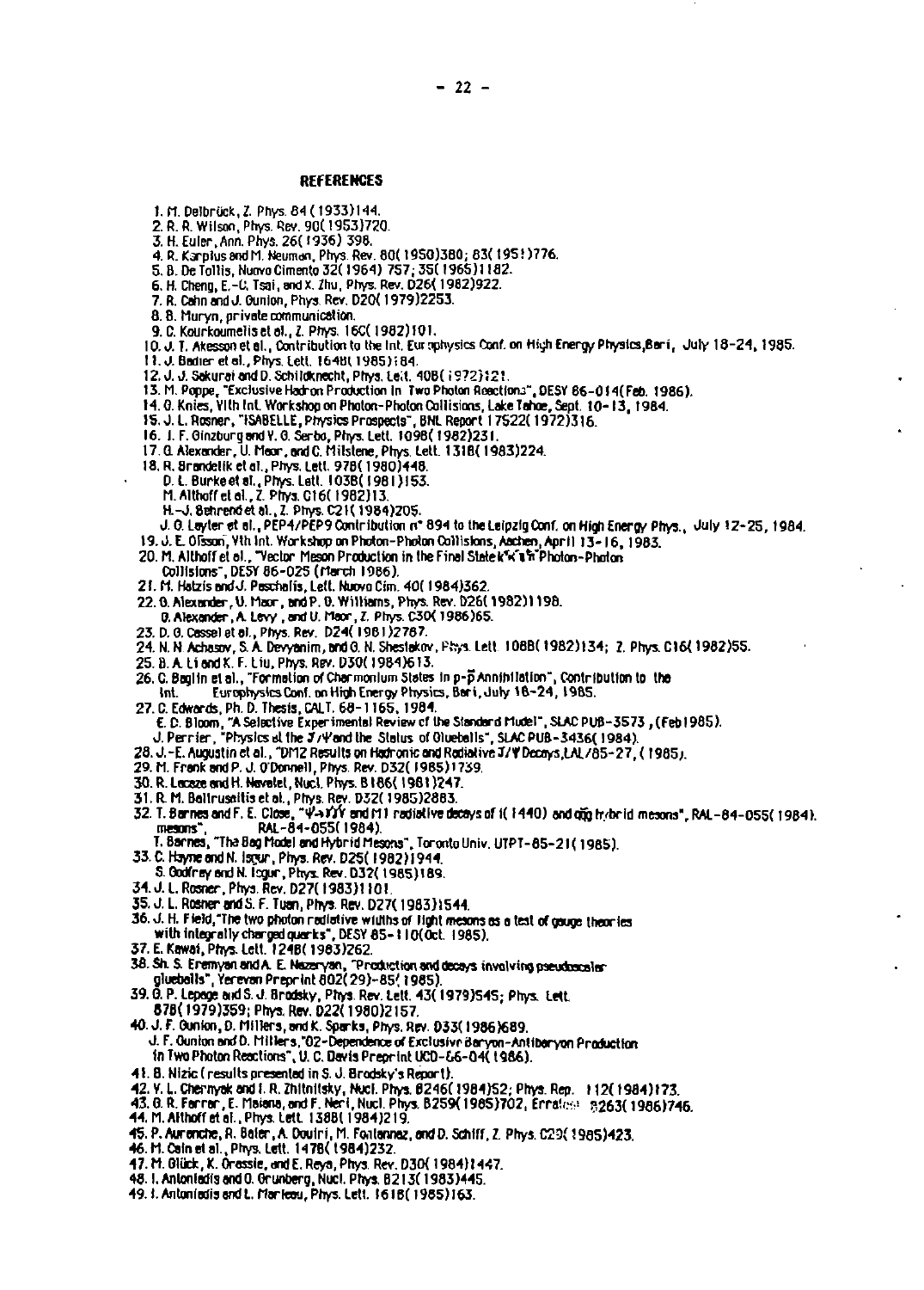**FIGURE CAFTIONS.** 

÷,

- Fig. **1.** Feynmann graphs for elastic photon-photon scattering (al, a2), and for gluun pair production (b). f represents a fermion, i.e. a lepton or a quark (there are six different diagrams of the "a" type per farmion). q represents a quark.
- Fig. 2. Total cross section for the  $\gamma \gamma \rightarrow$  hadrons process. The solid curve follows from Levy's formula while the do! :ed one shows Rosner's prediction (see text).
- Fig. 3 Preliminary results of the ARGUS Collaboration on  $\omega \pi^+\pi^$ production in YY collisions.
- Fig. 4 Electroproduction of  $\rho^0$  meson in the VMD model.
	- Fig, 5 Contraints on non-strange (x) and strange (y) quarkonium mixing coefficients from radiative transitions and from  $J/\psi$  + VP decays.
	- Fig. 6 Examples of graphs contributing at the Born level to<br>exclusive meson pair production (a), and to baryon pair<br>production (b) in YY collisions. Several hundreds of such graphs have to be summed in the baryon case.
- Fig. 7 The cross section for the process  $\gamma \gamma \rightarrow \pi^+ \pi^-$  (a), and  $\gamma \gamma \rightarrow K^+ K^-$  (b) measured by the TPC/2 $\gamma$  Collaboration by the TPC/2y Collaboration (UCR-TPC-86-01).
- Fig. 8 (a) The leptonic component of the photon structure function  $F^{\gamma}$  measured by the PEP4/9 Collaboration<sup>461</sup>.

(b) The hadronic component of the photon structure function  $F_{\lambda}^{\gamma}$  at  $Q^2 = 23$  (GeV/c)<sup>2</sup> measured by the TASSO Collaboration. The triangles represent the full structure function. The of the theoretical c quark contribution. circles represent  $F^{\Upsilon}$  for the light quarks after subtraction

Fig. 9 Regularization of three of the singularities of

(F<sub>1</sub>)<sub>asvmptotic</sub> which occur at low n values (n is the momen order). This regularization is done by adding a piece of the form  $\frac{1}{n-n_s}$  ( $\lambda \alpha_s$ ) i where  $n_0$  is the pole, b is a calculable residue, and  $\lambda$  is an adjustable parameter (cf. Refs. 48 and 49).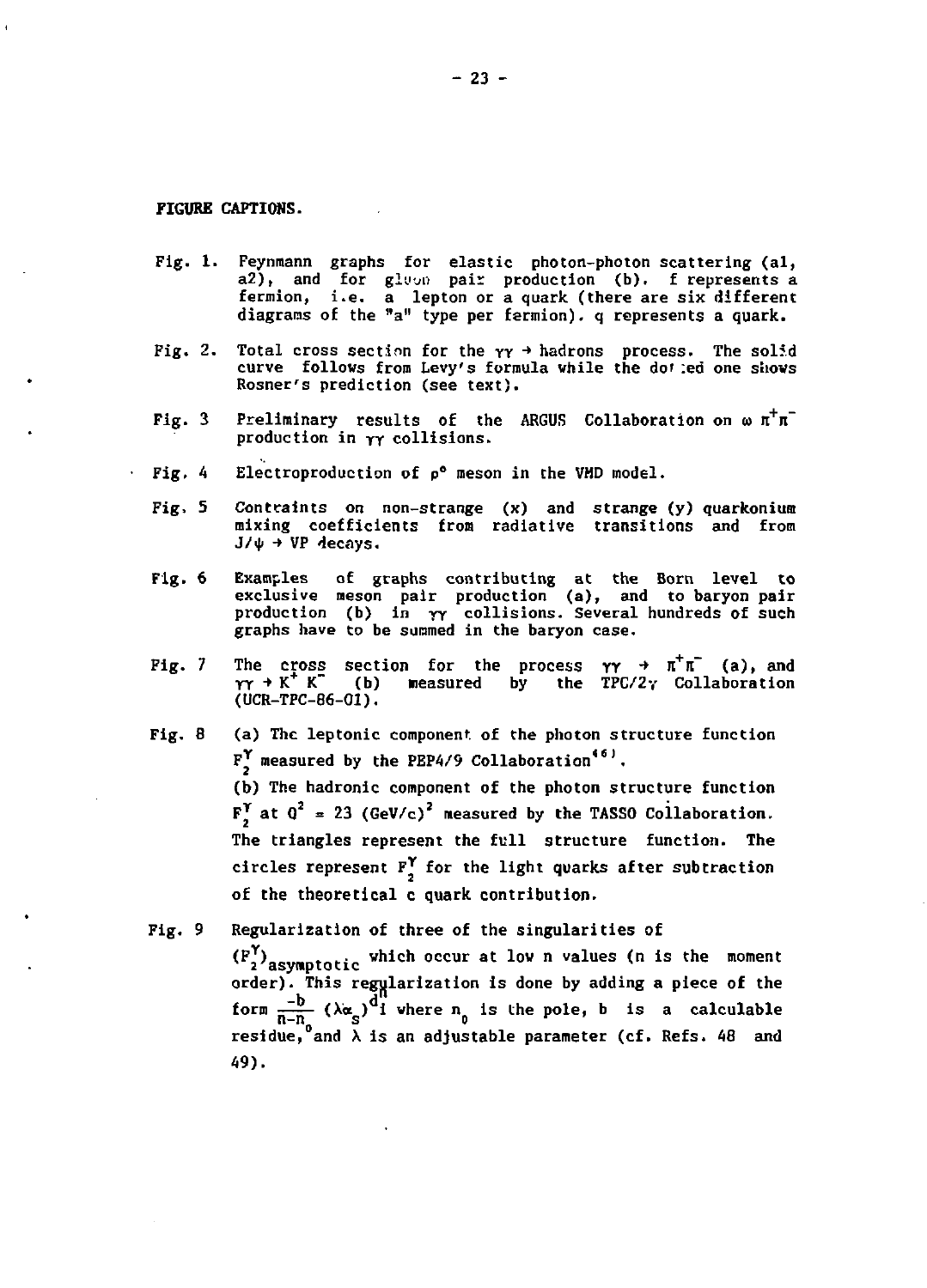





 $Fig. 2$ 



Fig. 3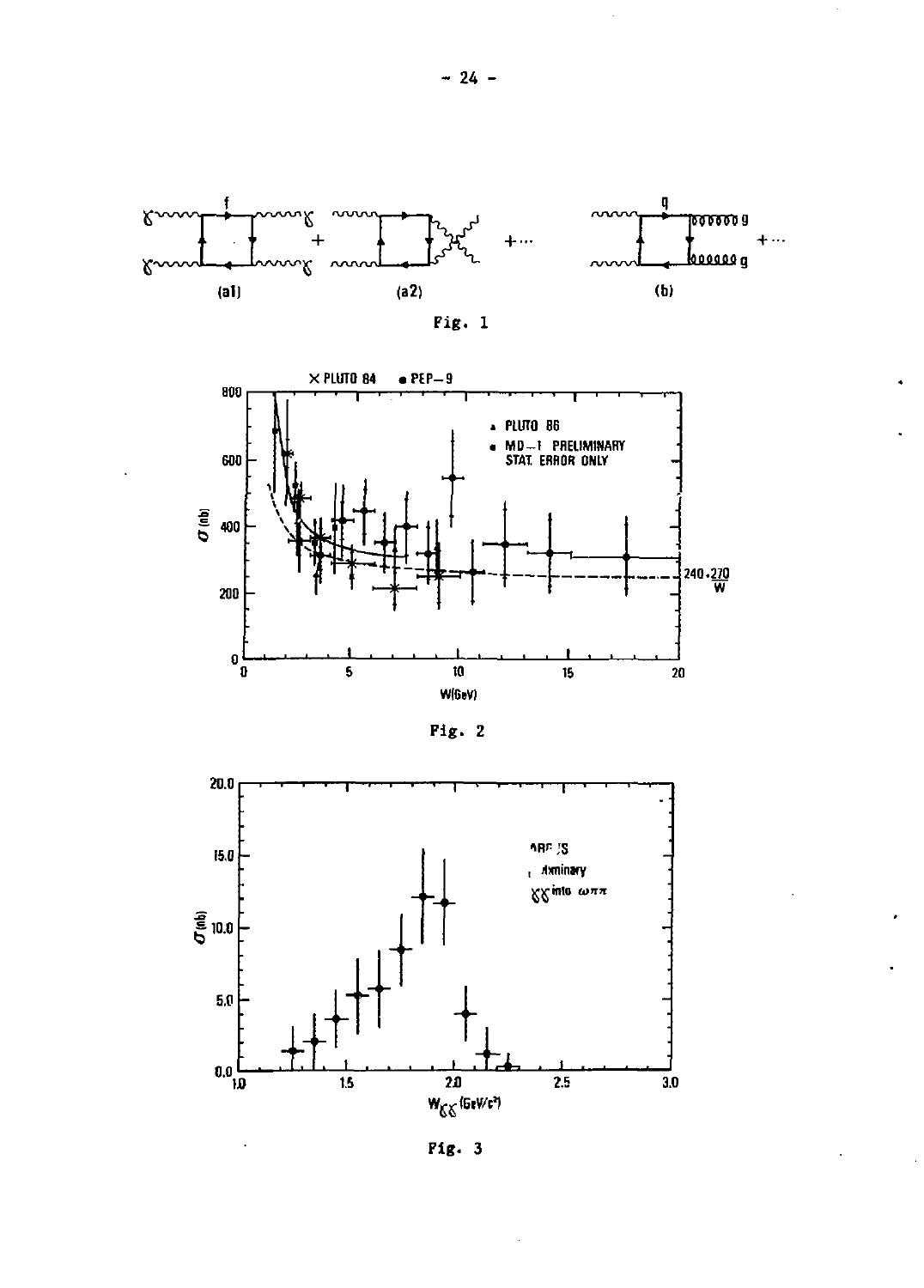

l.

İ



Fig. 5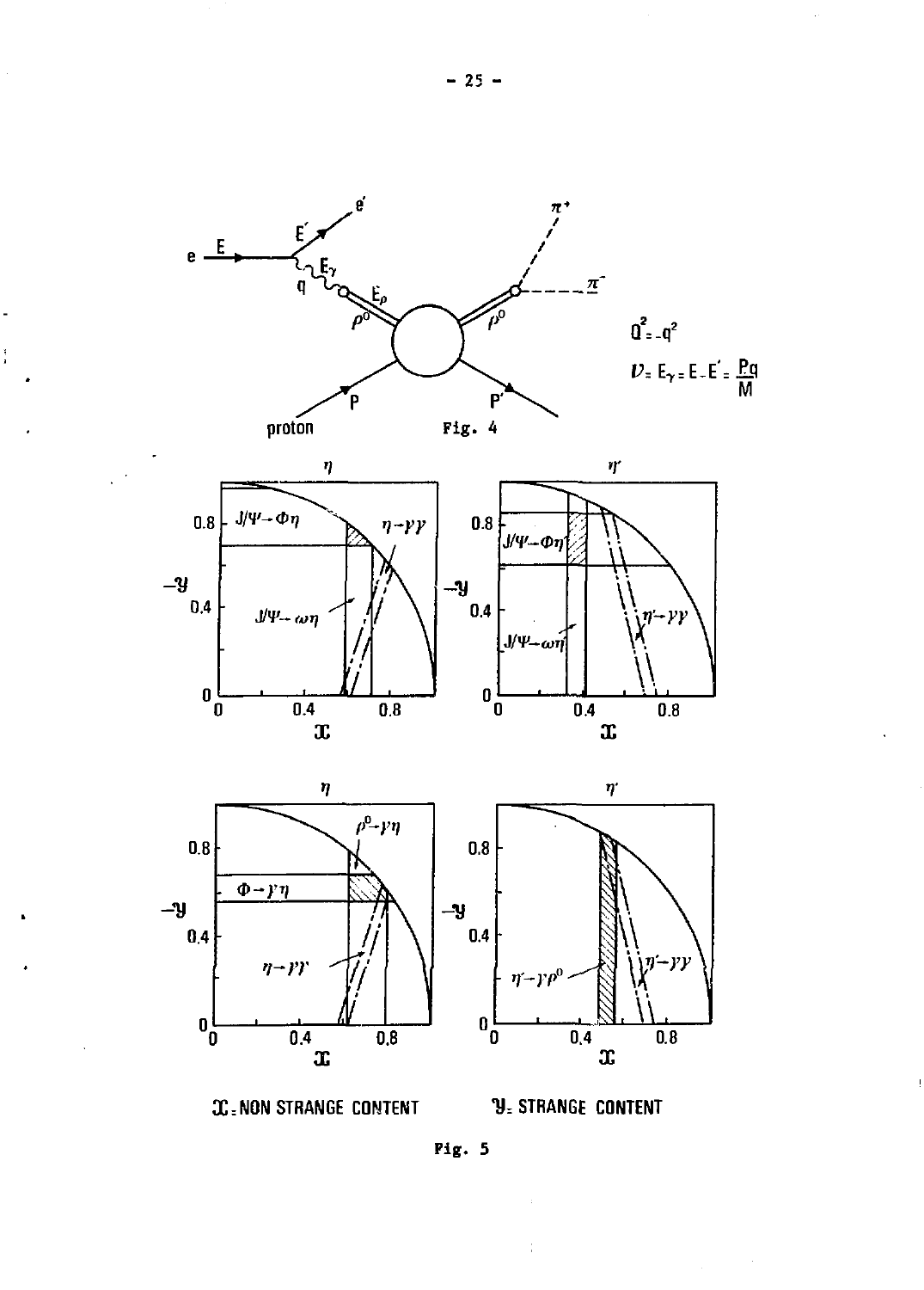







Fig. 7